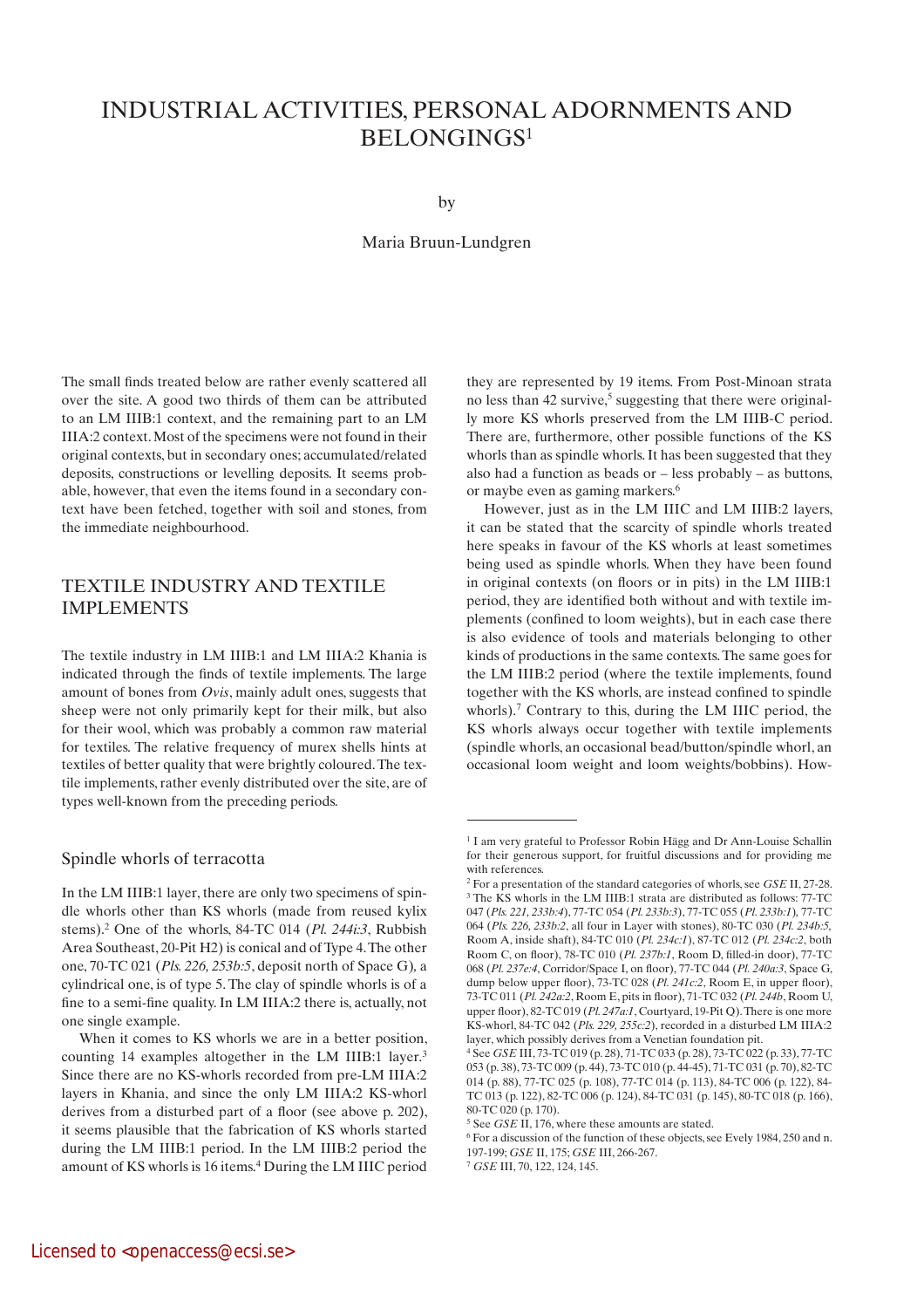ever, just as in the preceding cases, these textile implements are always mixed with tools and materials belonging to other branches of production.8 Since the KS whorls are cut out from kylix stems, their clay is of good quality and some of them are made from kylikes fabricated in the Kydonian Workshop.

#### Loom weights

Among the terracotta loom weights of standard categories<sup>9</sup> there are at most three loom weights (one of them fragmentarily preserved) of the same type; the discoid one, Type 2, that emerge from the same spot, an LM IIIA:2 pit in Space E (74-TC 005, 74-TC 007 and 74-TC 008), all of them treated in more detail below. Since they were found in a pit, and since their measurements are only approximate<sup>10</sup> it is, however, not likely that they actually derive from the same loom. The clay of all of the categories of loom weights belonging to the standard types, found in the LM IIIB:1 and LM IIIA:2 levels, is, as a rule, coarse and gritty.

Type 1, a spherical loom weight, is represented by only two specimen, both from contexts that were partly mixed with LM I and MM pottery.<sup>11</sup> With the exception of these two loom weights (and of two more fragmentarily preserved loom weights of Type 1 found in a post-Minoan layer), loom weights of Type 1 are restricted to the LM I period, when they appear at the site and are richly represented, and to the LM II/LMIIIA:1 periods, when they occur more sporadically.12 Furthermore, one item from the LM IIIB:1 period, 73-TC 023 (*Pl. 243a:2*, Room E, levelling deposits), (although with unusually flattened sides), is probably either an extremely small and light loom weight of Type 1, or a very large and heavy spindle whorl, similar to Type 6. It emanates from the levelling deposits (partly containing material from LM IB) in Room E in Building 1. It has been put forward that loom weights of different sizes and weights were used in different combinations, a flexible and practical system.13 In the same way there was presumably a flexibility of spindle whorls of different weights.<sup>14</sup>

The most frequent type of loom weight is the discoid one: Type 2, which is represented by 14 pieces in the LM IIIB:1 and LM IIIA:2 periods.15 Type 2 is often almost pear-shaped because there is a grooved or a flat erased edge at its upper end. It is either provided with one hole (Type 2a) or with two holes (Type 2b), placed at its upper part. Type 2a is the most common in the LM IIIB:1-LM IIIA:2 periods, represented by 10 pieces, while Type 2b is represented by one single piece.16 Only the lower part of the discoid Type 2 loom weight is preserved on a further three specimens. It can thus not be stated whether they belong to the subgroup a or  $b$ .<sup>17</sup>

Type 5, the spool-shaped type of loom weights/bobbins, is represented by one single specimen, 84-TC 043 (*Pls. 232, 255c:3*), found in a floor packing, in LM IIIA:2 Space A-D. This is the oldest sample of loom weights/bobbins in Khania. This type of implement is presently lacking in the LM IIIB:1 period, only to emerge again in the LM IIIB:2 period, when it is represented by four specimens. In LM IIIC the loom weights/bobbins increase to 18 pieces, and in Post-Minoan layers there are five pieces from this category recorded altogether.18 These spool-shaped objects are classified here as loom weights/bobbins since their primary use in a textile context, presumably as loom weights, has been convincingly argued.19 A textile use for them fits well with the general picture in Khania, where they are often found together with textile implements.20 Furthermore, even though the loom weights/bobbins differ slightly among themselves, different series that are almost identical can be detected,<sup>21</sup> and in the cases where the objects are not fragmentarily preserved, a consistent weight within a series can be stated. There are also occasional string-impressions, suggesting a use in a textile context.22 Furthermore, recent experimental research where copies of some examples of these loom weights/bobbins have been used, has shown that with the exception of the lightest ones (the weight varying between 0.015-0.308), they are very functional as loom weights in a warp weighted loom. The

004 (*Pls. 225, 236c:9*, Room D, on floor), 87-TC 007 (*Pls. 225, 240a:6*, Space G, dump below upper floor), 73-TC 031 (*Pls. 226, 243b:12*, Room E, walls), 87-TC 015 (*Pl. 239e:9*, Space G, 23-Floor 11), 87-TC 002 (*Pls. 226, 246a:1*, Building 2, Room A, floor). In LM IIIA:2: 74-TC 005 (*Pls. 231, 257a:4*), 74- TC 007 (*Pls. 232, 257a:5*, both Space E, 9/7-Pit A), 84-TC 025 (*Pl. 259c:3*, Rubbish Area Southeast, 20-Pit K/N), 71-TC 037, (*Pls. 232, 262e:5*, Rubbish Area North, deposit B). Type 2b is represented by 73-TC 027 (*Pl. 242a:7*, LM IIIB:1, Room E, pits in floor).

<sup>17</sup> From LM IIIB:1: 87-TC 011 (*Pl. 240a:5*, found together with above mentioned 87-TC 007 of the 2a type in Space G, dump below upper floor) and 82-TC 018 (*Pl. 247a:7*, Courtyard, 19-Pit Q). From LM IIIA:2: 74-TC 008 (*Pl. 257a:6*, found together with 74-TC 005) and 74-TC 007 of the 2a type, (both from Space E, 9/7-Pit A).

18 For LM IIIC and Post-Minoan periods, see *GSE* II, 177, for LM IIIB:2,

<sup>8</sup> Cf. *GSE* II, 36, 42-43, 69, 82.

<sup>&</sup>lt;sup>9</sup> For a presentation of the standard categories of loom weights from the Greek-Swedish Excavations at Khania, see *GSE* II, 29-30.

<sup>10 74-</sup>TC 005: 0.147, 74-TC 007: 0.167, 74-TC 008 (fragmentary): 0.050, but with a calculated weight of 0.100. Even though it has been conjectured that weights of different measurements could be combined (see below) there is, however, no particular evidence in favour of these weights belonging to the same loom.

<sup>11 84-</sup>TC 054 (*Pl. 247f*, LM IIIB:1, Courtyard, related III) and 84-TC 018 (*Pl. 258f:2*, LM IIIA:2, Rubbish Area Southeast, 20-Pit L/AJ).

<sup>12</sup> For post-Minoan levels, see *GSE* II, 176-177 and n. 19 and 20 with a discussion on the dating of the loom weights of Type 1 and with further references. For LM IIIA:1/LM II and LM I periods, see Vol. V and VI, forthcoming.

<sup>13</sup> Dabney 1996, 248.

<sup>14</sup> For a discussion of different weights of spindle whorls, see *GSE* II, 175, and n. 2-5 with further references.

<sup>15</sup> It is also the most common type of loom weight in LM IIIB:2 Khania, cf. *GSE* III, 266 and n 2. In LM IIIC Khania, loom weights of Type 2 are outnumbered only by the loom weights/bobbins, and Type 2 is represented by six pieces, distributed between the different sub-types as follows: Type 2a: two pieces, Type 2b: three pieces, Type 2c: one piece. A further four pieces derive from post-Minoan levels, of which three are of Type 2a and one is of Type 2b. Cf. *GSE* II, 177 and n. 21 (where the two pieces belonging to Type 2a: 77-TC 023 and 77-TC 029 have erroneously been classified as belonging to Type 2b, cf. catalogue descriptions on pp. 81 and 39 respectively.) 16 Type 2a in LM IIIB:1: 83-TC 004 (*Pl. 233b:14*, Layer with stones), 82-TC

see *GSE* III, 266.<br><sup>19</sup> For meticulous study of loom weights/bobbins, see Rahmstorf 2003, 397-415; Rahmstorf 2005, 143-169, pls. 20-22, where it is convincingly argued that loom weights/bobbins were actually used as loom weights. I am very grateful to Dr Lorenz Rahmstorf for generously providing me with information on his research concerning loom weights/bobbins.

<sup>20</sup> Cf. e.g. *GSE* II, 43, 69, 78, 82; *GSE* III, 40, 82.

<sup>21</sup> Cf. Rahmstorf 2003, 402; Rahmstorf 2005, 156.

<sup>22</sup> See e.g. *GSE* II, 177. Cf. also Rahmstorf 2003, 401.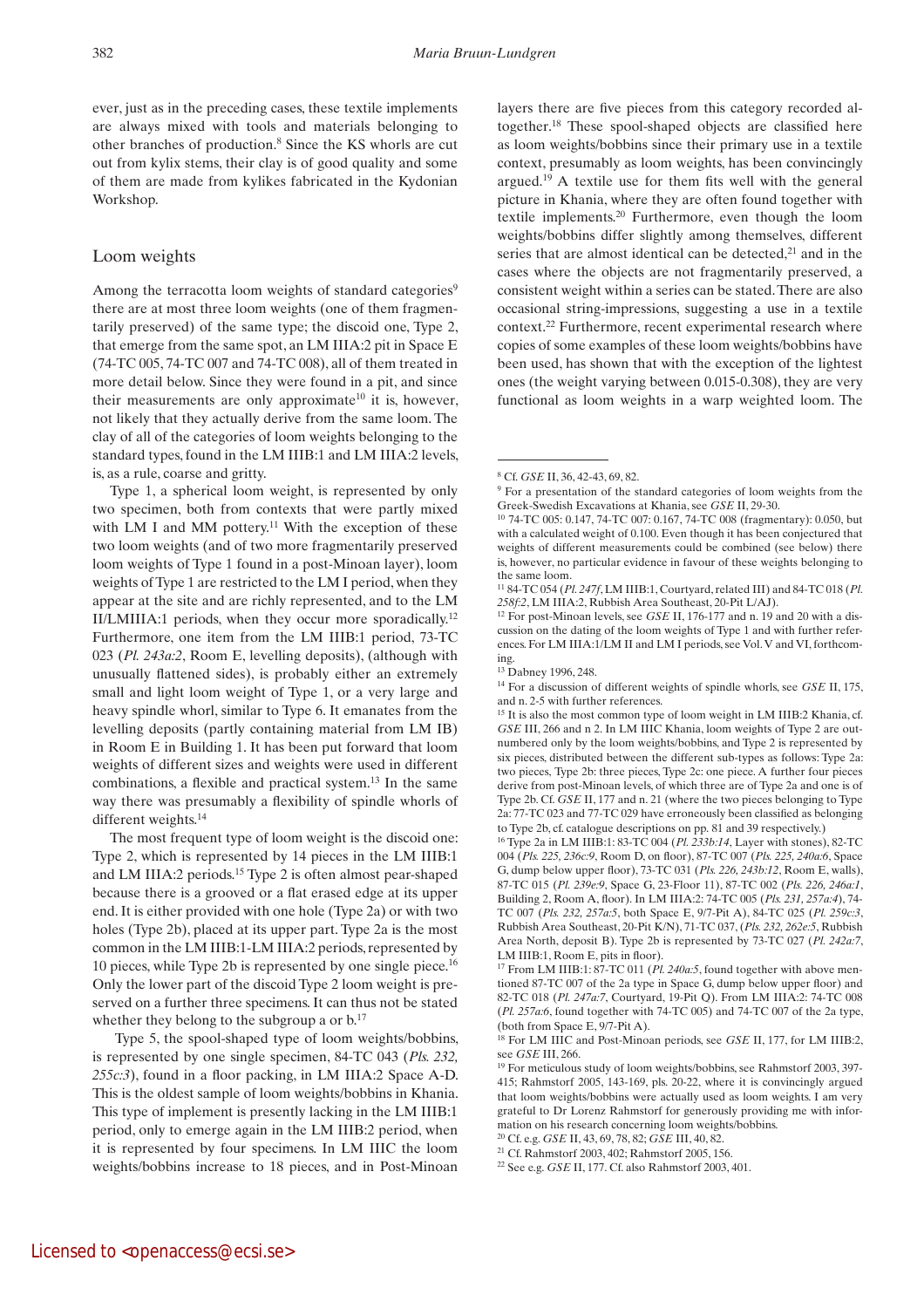lightest ones might have been used as weights for table weaving, brading or warping.23 The weight of 84-TC 043 (0.081) was probably heavy enough to have functioned in a warp weighted loom.

It has, however, been suggested that there were other possible uses for them, such as gaming markers or maybe cooking supports or kiln separators.24 Even if the loom weight/bobbins are weaving implements, it does not seem impossible that there were also occasional secondary uses for them. It has been suggested that the reason they are sometimes found near to hearths or kilns is simply that they were to be baked.25 In Khania, loom weights/bobbins have been found near an oven in three cases. In 2005 no less than ten specimens were found beside an oven in a late LM III context.26 Furthermore, one loom weight/bobbin, 80-TC 015, was found near an oven in Room M in the LM IIIC Building 1. There are also finds of some stone tools and obsidian in this room.27 One more loom weight/bobbin, 80-TC 034, was found close to an oven in Courtyard F in the LM IIIB:2 level.28 Among the other finds from this spot is a needle, hinting at a textile use also for the loom weight/bobbin. The most plausible explanation for the presence of loom weights/bobbins and other tools near ovens in Khania, seems to be that different kinds of domestic work, such as cooking, baking, textile production and other kinds of handicrafts took place in the same room, in a similar way that a loom was found beside a hearth in Room M in the LM I, Building  $I^{29}$ 

Three terracotta weights found in LM IIIB:1 contexts have a different appearance than the types classified as loom weights in the Khania material. Other uses such as suspensor for looms cannot be excluded. One of them, 82-TC 015 (*Pls. 225, 238c:5*, LM IIIB:1, Corridor/Space I, in floor*)* is of a unique type, although only half is preserved. It has one flat and one rounded side and has a centrally pierced hole. The other one, 84-TC 033 (*Pl. 248e:8,* LM IIIB:1, Courtyard, floors of 2nd phase), is of a rounded shape and has a proportionally large hole pierced through its middle. The third one, 87-TC 004 (*Pl. 239e:2*, LM IIIB:1, Room G, 23, Floor 11), although fragmentarily preserved, is pear-shaped and has a large hole pierced through its middle. At its upper part the surface is smoothed and there are diagonally running impressions as well.

#### Other possible textile implements

It is an open question as to what extent the pierced items in stone (here more generally called stone weights) were used as loom weights or had other functions as suspension weights. The idea that stones were also used as loom weights in Khania is substantiated by eleven small stones of almost equal size  $(\emptyset c. 0.10)$ , found in a deposit in Space G in the LM IIIB:1 Building 1 (*Pl. 41d*). Since the stones were lying in an almost straight row at a length of *c*. 0.75 rather closely to a wall, it can be surmised that they were weights of a standing loom, which had leaned towards the wall.<sup>30</sup>

Two needles can be recognized. One of them is from the LM IIIA:2 period, made of bone and has only its lower part and tip preserved, 74-B 001 (*Pl. 256d:4*, Space E, levelling deposit). The other one is from the LM IIIB:1 period and is made of bronze, 77-M 051 (*Pls. 221, 235c:3*, Room C, between layer of stones and floor). It is almost completely preserved, from pin to eye. Its length (0.106) corresponds well with a needle found in Tomb 2 in Odos Palama in the LM III cemetery at Khania, as well as to a needle found at Kommos and dated to LM IIIA:2 or LM I.<sup>31</sup> Because of the length of the needle 77-M 051, it would have been functional for rather rough cloth and/or even for fish-net fabrication.<sup>32</sup> Furthermore, it is possible that at least some of the fragmentarily preserved bronze objects, classified as pins (see below), are actually parts of needles or maybe awls.

The function of the so-called beads or buttons in steatite has been discussed in the *GSE* II volume.<sup>33</sup> It seems possible that these objects have had different functions, and that their use as beads and/or buttons should not be excluded. However, the general opinion that they are too light to have functioned as spindle whorls must be modified in the light of the recent experimental archaeological research where textile experts have proved that it is possible to spin a very thin woollen thread with reconstructed beads/buttons/spindle whorls.34 Only four beads/buttons/ spindle whorls have been found in the LM IIIB:1 level, and only three other samples of them have been found in the LM IIIA:2 level.35 Their presence in these levels, however, might speak in favour of their use as spindle whorls due to the total lack of any other spinning implements in the IIIA:2 level and its presence being limited to only two

<sup>&</sup>lt;sup>23</sup> I am very grateful to Dr Eva Andersson for generously having shared her expertise on textile tools with me and for showing me the results of this experiment, presented in *Technical Textile Tools Report*, ed. by E.B. Andersson, M. Nosch & A. Wisti Larsen, forthcoming. I am also much obliged to Dr Eva Andersson and Dr Marie-Louise Nosch for having involved me in

their project, *Centre for Textile Research*, University of Copenhagen. 24 As gaming markers, cf. Hillbom 2005, 299-301. As cooking supports or kiln separators, "… mainly because they were found in some cases near hearths and kilns …" cf. discussion in Rahmstorf 2003, 403, where the author, however, rejects these theories. Cf. also discussion in *GSE* II, 177-178

and n. 33-36 with further references; *GSE* III, 266. 25 Rahmstorf 2005, 143-169; Rahmstorf 2003, 403. In the Khania material most of these loom weights/bobbins are unbaked, although some of them are baked.

<sup>&</sup>lt;sup>26</sup> *GSE* forthcoming.<br><sup>27</sup> Cf. *GSE* II, 77.

<sup>&</sup>lt;sup>28</sup> Cf. *GSE* III, 81-82 and fig. 19a, 266.

<sup>29</sup> Hallager & Tzedakis 1984, 5; Touchais, 1983, 831, fig. 153.

<sup>30</sup> See above p. 88. For the sake of convenience all of the stone weights found in LM IIIB:1 and LM IIIA:2 periods are, however, treated below in the section "Stone Weights".

<sup>31</sup> Khania: Hallager & McGeorge 1992, 13-14, no. M 519, Pl. 10B; Kommos: Blitzer 1995, 517, no. M 171, pl. 8.83.

<sup>32</sup> See further below in the section "Hunting and fishing".

<sup>33</sup> *GSE* II, 178 and n. 44-47 with further references. For beads/buttons found

in LM IIIB:2 Khania, see *GSE* III, 267 and n. 15 with further references. 34 Andersson & Nosch 2003, 197-205. For that reason the term bead/button/ spindle whorl will henceforth be consistently used.

<sup>35</sup> LM IIIB:1: 71-S 001 (*Pls. 226, 253c:1*), 71-S 013 (*Pl. 253c:2*, both from north of Buildings 1 and 2, north of Room H), 72-S 094 (*Pls. 226, 238a:2*, pit in central part of Space I) and 80-S 026 (*Pls. 226, 233b:5*, Layer with stones). LM IIIA:2: 71-S 010 (*Pls*. *228, 261d:3*, Rubbish Area North, dump), 73-S 028 (*Pls. 229, 257c:2*, Space H, levelling deposit), 82-S 006 (*Pls. 229, 257d:4*, south of Building 1, deposit 1).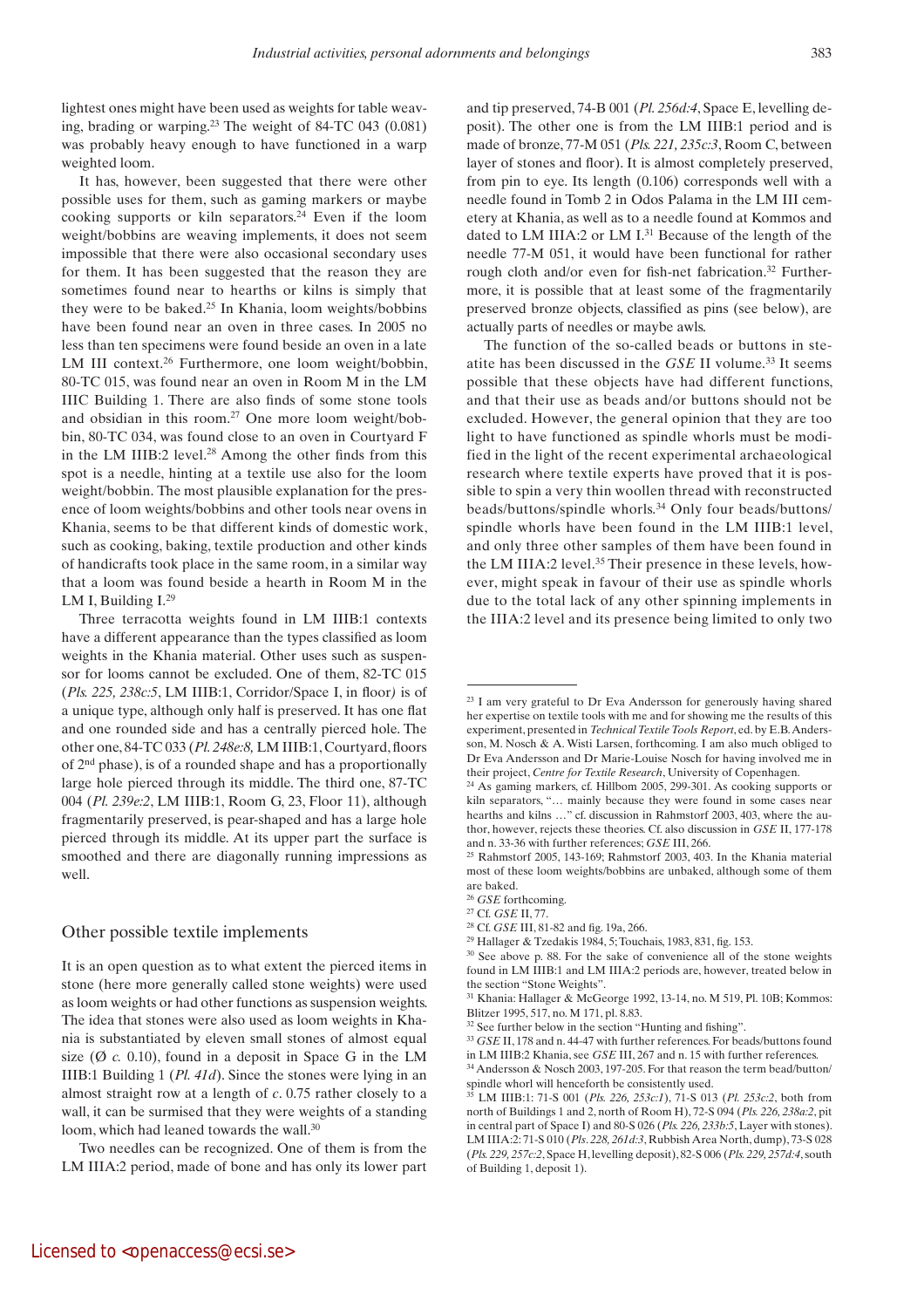samples in the IIIB:1 level (the doubtful KS-whorls not counted).36

### Bronze industry

The many bronzes found at the site are evidence that objects made of this metal were not uncommon in LM IIIB:1 and LM IIIA:2 Khania. Only a few of the bronze objects are well-preserved, a large part of them are very fragmentary, consisting of corroded and small sheets, straps, rods or wires. Since these more or less fragmentarily preserved bronzes are occasionally found together in floor deposits or in pits together with slag and/or implements indicating bronze production, it seems probable that at least a part of them were scrap-bronzes, intended to be remelted. This supposition is further strengthened by the observation that some fragments seem to have been deliberately bent.<sup>37</sup> Occasionally they have also been held together by organic fibres, from which there are traces preserved, probably for bunching scrap-bronzes together, like 82-M 004 (*Pl. 244f*, LM IIIB:1, Street, in lower layer).38 The lack of any ingot at all among the LM IIIB:1 and LM IIIA:2 finds might be coincidental, but in any case the scrap-bronzes seem to have played an important part in the bronze production.39 Analyses of the bronzes attest that metals from far off places like Laurion, Siphnos and Sardinia reached the town.<sup>40</sup>

With the exception of a small piece of slag found in the LM IIIA:2 stratum, 74-MISC 004 (*Pl. 257a:1*, Space E, 9/7-Pit A) and of 71-M 022 (*Pl. 262a:2*, Rubbish Area North, 5-Pit) which is either slag or a lump of bronze, all the direct evidence of bronze-melting activities, such as slags, a mould and maybe a crucible, are limited to the LM IIIB:1 stratum. This is no doubt coincidental since the other ingredients – scrap-bronzes and stone tools related to bronze production – have been identified in the LM IIIA:2 context, just as in the LM IIIB:1 one. As well as the pieces of  $slag<sup>41</sup>$  there are, furthermore, probable traces of bronze production on two of the abovementioned small fragments containing metal from Laurion: 70-M 019 (*Pl. 241b:1*) has slag on its surface and the surface of 84-M 050 (*Pl. 248c:2*) is mixed with clay, maybe from a crucible. Other evidence of bronze production is: a fragmentarily preserved terracotta mould in hard, fine-grained clay with part of an angular thin mould-area, 80-TC 038 (*Pls. 221, 233b:15*, Layer with stones). The mould area of 80-TC 038 is indeed fragmentary, although its angled shape would fit well with the shape of a double axe. The depth of the negative of the mould 80-TC 038 is very thin. This might, however, not be original, but the result of wearing. Although a little damaged, the parts around the negative, seem to originally have been plain, indicating that the mould is the rest of a former two part mould, normally made of stone. One more example of such a clay-mould, dated to MM IIIB-LM IA, has been found in Palaikastro. The mould from Palaikastro has a height of 0.095, which gives a hint of the original height of 80-TC 038. Since there seems to be traces of heat and heavy fire on the inside of 80-TC 038, the mould has probably been used for a direct casting.42 The fragmentary piece 87-TC 017 (*Pl. 239e:1*, Space G, 23-Floor 11), also in a hard fine-grained clay, is provided

with three thin grooves, where the reddish clay is discoloured dark brown. It is probably a part of a mould for small objects, daggers, knives or some other implements. Since there are imprints of three negatives on 87-TC 017, this fragment might be the rest of a two-part mould for direct casting. The lost-wax casting system normally includes the negative of only one implement, not a group of two or more artefacts.43 Likewise the fragmentary object, 87-TC 020 (*Pl. 240a:2*, Space G, dump below upper floor) with its coarse, gritty clay, relatively thick wall and slightly curved shape, might be part of a crucible.44 On the other hand, the absence of any traces of burn-

41 77-M 057 (*Pl. 236c:5*, Room D, on floor), 82-M 026, *Pl. 249b:1*, Courtyard, pit in 1st phase), and 84-MISC 088 (*Pl. 249b:3*, Courtyard, floors of 1st phase).

 $42$  Professor Claus Reinholdt – currently preparing a comprehensive publication about all the Bronze and Early Iron Age moulds from Mainland Greece, the Isles (including Crete), Cyprus and Troy – has most generously shared his great knowledge on moulds with me and provided me with this information about 80-TC 038 and with the following references (personal communication). For the clay-mould from Palaikastro, cf. MacGillivray *et al.* 1989, 429, pl. 64a. For the technique of the manufacture of double axes, cf. Evely, 1993, 51-58, figs. 21-22. For a mould of marly sandstone from Khania with a matrix for a big plug (possibly for a chisel or a large nail) on one side and a matrix for a blade (possibly for a dagger or a small knife) on another other side, see *GSE* II, 43-44, 180, 71-S 012, pls. 99, 100a:1. According to Professor Reinholdt, the side of this mould lacks a fixing hole, and was probably used for "open" casting, presumably for a chisel. The other side of this mould, with two diagonally placed fixing holes, was used for two-part casting.

<sup>43</sup> I am most grateful to Professor Reinholdt for providing me with this information about 87- TC 017.

44 For crucibles from the LM III period in Kommos, cf. Blitzer 1995, 504-505, M 18-28, pls. 8.77D-F, 8.78A-D, 8.104. Most of the crucibles from LM III Kommos have a maximum wall thickness that oscillates between *c*. 0.020 and 0.030. There are, however, two examples that have a lower maximum thickness, that of 0.010 (M 24) and 0.018 (M 26). The maximum preserved thickness of the wall of 87-TC 020 is 0.015. For crucibles from Knossos, cf. Catling & Catling, 1984, 219-220, pls. 199, 206-207. For crucibles from LM

<sup>&</sup>lt;sup>36</sup> The beads/buttons/spindle whorls will be treated more below in the section "Jewellery, personal adornments, inlay- and appliqué work".

<sup>37</sup> Such as 77-M 054 (*Pl. 247e:3*, LM IIIB:1 Courtyard, related II), 77-M 060 (*Pl. 236c:4*, LM IIIB:1 Room D, on floor) and 84-M 038 (*Pl. 259c:2*, LM IIIA:2 Rubbish Area Southeast, 20-Pit K/N).

<sup>38</sup> In a similar way six corroded arrowheads bundled together were found at Mycenae. Since they were placed in a sanctuary, they were in this case placed here for a votive, rather than a remelting purpose, French 1999, 202, no. 199.

<sup>&</sup>lt;sup>39</sup> Fragments of copper, belonging to what seems to be a copper ingot from the Geometric period was found in Khania, see *GSE II,* 125, 82-M 002. In the LM IIIB:2 period, two more fragments of copper ingots were found, see *GSE* III, 268-269. For copper ingots during the LM II/IIIA:1 and LM I periods, see *GSE* II, 207, 209, 211 and *GSE* V-VI, forthcoming.

<sup>40</sup> Laurion: 70-M 019, a bronze fragment/lump (*Pl. 241b:1*, LM IIIB:1, Room H, levelling deposits), 71-M 008, a bronze fragment/rod with lumps of bronze attached to it (*Pl. 261d:5*, LM IIIA:2, Rubbish Area North, dump), 77-M 058, bronze fragment/chisel? (*Pl. 258a:3*, LM IIIA:2, south of Building 1, deposit 2), 77-M 067, a fragmentary sheet (consisting of two pieces) (*Pl. 238c:3*, LM IIIB:1, Corridor/Space I, in and below floor), 82-M 008, a fragment/lump (*Pl. 248a*, LM IIIB:1, Courtyard, deposits above latest floors), 84-M 050, a fragmentary sheet? (*Pl. 248c:2*, Courtyard, floors of 3rd phase). The following two pieces emanate from Siphnos (77-M 060, a fragmentary strip, *Pl. 236c:4*, LM IIIB:1, Room D, floor) and from Sardinia respectively (77-M 064, a fragmentary nail, *Pl. 244c*, LM IIIB:1, Room U, possible levelling). For an analysis of metals from LM IIIB:1 and LM IIIA:2 Khania, see *GSE* II, 206-214. Furthermore, 77-M 060 has a chemical composition, emanating from copper ores on the island Siphnos, which was in use in Crete during the EM-MM periods. This piece has thus been in use for a long time, unless it is an EB scrap-bronze that has just happened to turn up in LM layers, *GSE* II, 211.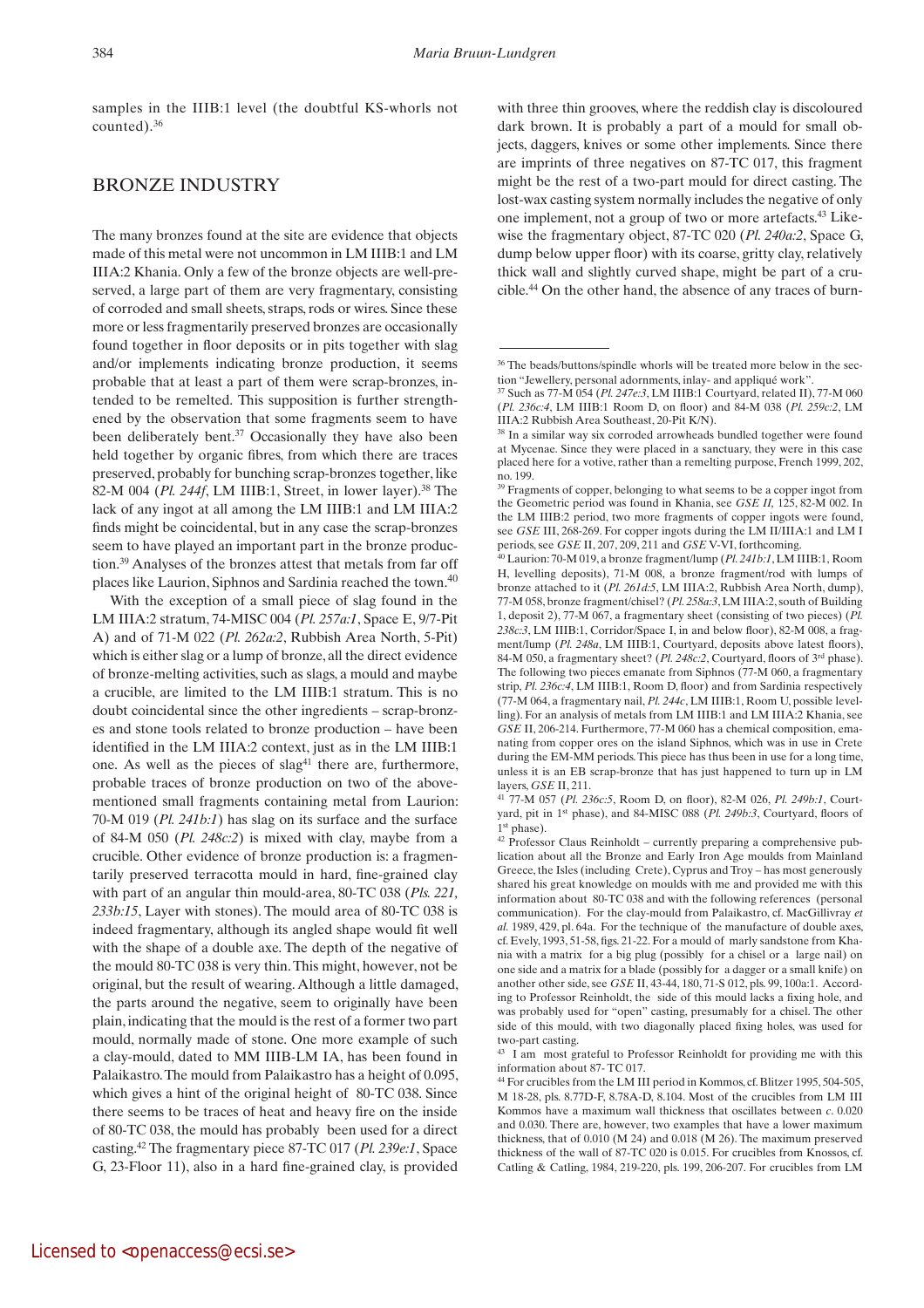ing or poured metal, as well as the fact that it also has incised grooves on its interior, makes this identification doubtful. It might just have been some sort of a terracotta container. The frequency of pumice stones with deep grooves seems to be evidence for their use as blade sharpeners.

When the original function of the bronze objects found in LM IIIB:1 and LM IIIA:2 can be defined, or at least presumed, the following categories of bronze artefacts emerge: needle, pin, bead, pendant, tweezers, maybe a spatula, maybe a chisel, knife/dagger, razor, arrowhead, hook/fish-hook, nail and sheet (occasionally decorated in repoussé).

77-M 051 (*Pls. 221, 235c:3*, LM IIIB:1, Room C, between layer of stones and floor), mentioned above, is the only bronze object that can be identified for certain as a needle.45 Pins to adorn and hold the dress, and maybe also the hair, in place can be discerned. All of the six objects tentatively classified as pins derive from LM IIIB:1 strata.<sup>46</sup> There are two rounded objects identified as beads.<sup>47</sup> An axe-shaped pendant made of bronze, 77-M 046 (*Pls. 221, 244g:2*, LM IIIB:1, Street, in middle layer), is very well-preserved. A couple of similar pendants, dated to the LM II period, have been found at Knossos.48

Three objects might tentatively be identified as tweezers. 76-M 001 (*Pls. 229, 261a:2*, LM IIIA:2, Rubbish Area North, 11-Pit G) might be part of one leg of tweezers of the type with flaring ends, although its use as an axe-shaped pendant (of the type mentioned above) or small spatula can not be excluded.49 84-M 022 (*Pl. 234c:8*, LM IIIB:1, Room C, on floor) seems to be a fragmentarily preserved leg of a pair of tweezers. A bronze fragment, 71-M 018 (*Pl. 261d:2*, LM IIIA:2, Rubbish Area North, dump), might be a part of a pair of tweezers, but it could also be a part of a small spatula, small chisel or the like.<sup>50</sup> Furthermore, one of the aforementioned objects containing metal from Laurion is 77-M 058 (*Pl. 258a:3*, LM IIIA:2, south of Building 1, deposit 2). Since the preserved part of its end is angular, it might have been a chisel.<sup>51</sup>

The following three very fragmentary pieces were presumably knives or daggers. Both 71-M 017 (*Pl. 253c:8*, LM IIIB:1, north of Buildings 1 and 2, north of Room H) and 82-M 020 (*Pl. 260d:4*, LM IIIA:2, Courtyard, floors) have smaller holes that seem to be rivet-holes for fastening the blade to a shaft. Of the third fragment 73-M 044 (*Pl. 241c:1*, LM IIIB:1, Room E, in upper floor), only a small part of the point of is preserved.

A further three pieces seem to have been razors rather than knives because of their curved blades.52 The blade of the comparatively well-preserved 74-M 004 does not narrow at the end, which makes its use as a razor even more probable.<sup>53</sup>

There are two arrowheads, both of the LM IIIB:1 period, that are almost completely preserved.<sup>54</sup> The better preserved one, 80-M 012, belongs to Avila's type 1a, because of its shape and lack of any attachment-holes.<sup>55</sup> Because of their small size, arrows belonging to Avila's type 1a, are considered to have been used for hunting small game, rather than as a weapon used for a martial purpose. This type of arrow is most commonly in use during the LH period (although appearing already during the MH period).<sup>56</sup> The fragmentary state of 82-M 015 makes it difficult to state any further details about

its original shape, although since it is thinner than 80-M 012, it seems plausible that it was originally also a small-sized arrow.

Two hook-shaped objects, both from the LM IIIB:1 period, have been recorded: 70-M 016 (which is thinner) (*Pl. 253c:9,* north of Buildings 1 and 2, north of Room H) and 77-M 048 (which is broader) (*Pl. 239c:1*, Space G, in upper floor). If they were not only folded wire/strap, they could originally have had a function as hooks for different purposes. 70-M 016, which is comparatively thin, might be a fish-hook, but since it is only fragmentarily preserved, it cannot be stated whether it originally had a barb or not.<sup>57</sup>

Five specimens from the LM IIIB:1 period have been

49 For tweezers of the type with flaring ends from Kommos, cf. Blitzer 1995, 512, M 82, pls. 8.84 and 8.108 (LM IB-II) and 515, M 126, pl. 8.108 (LM IA). For tweezers of the type with flaring ends from Knossos, cf. Catling & Catling 1984, 215, no. L 126, pls. 198h and 205:1.

50 For spatulae, cf. Catling 1964, 263-265; for chisel, cf. Blitzer 1995, 513, M 97, pls. 8.83, 8.108.

51 Cf. e.g. Catling & Catling 1984, 214, no. M 47, pl. 201.

52 77-M 039 (*Pl. 244d*, LM IIIB:1, Street, in upper layer), 80-M 016 (*Pl. 236a:3*, Room D, between layers with stones and floor) and 74-M 004 (*Pls. 229, 256c:2,* LM IIIA:2, Space E, above 15-Floor 5). 53 Cf. Catling 1964, 229-230, pl. 40.h.

54 80-M 012 (*Pls. 221, 233b:6*, Layer with stones) and 82-M 015 (*Pl. 249c:4*, Courtyard, floors of 1st phase. For an arrowhead from LM IIIC Khania, cf. *GSE* II, 180, 84-M 033, pl. 105d:9, and from LM IIIB:2 Khania, *GSE* III, 269, 84-M 029, pl. 159e:6.

55 When considering the corroded state of 80-M 012 it is not surprising that its length (0.037) is somewhat on the larger margin to fit into this group (with a maximum length of 0.035). For the same reason 80-M 012 is a bit thicker (0.005) than arrows belonging to Avila's Type 1 (which have been cut out of bronze sheets of a thickness of around 0.001). The more fragmentarily preserved arrow (which is also corroded), 82-M 015, has a thickness of 0.002.

56 Cf. Avila 1983, 83-88, Taf. 24 and 64. It is true that there are some small depressions on 80-M 012. However, since they are neither going through, nor fit into the scheme for the placing of attachment holes on arrows, they are probably due to corrosion. For arrows with attachment holes, cf. Avila 1983, Taf. 24-26.

57 For fish-hooks from LM IIIC Khania, cf. *GSE* II, 180, 80-M 006, pl. 107b:6 and 84-M 035, pls. 95, 105b:2. For fish-hooks from Kommos, cf. e.g. Blitzer 1995, 511, no. M 60 and 515-516, nos. M 127, M 142, M 145, pl. 8.85; and from Knossos, cf. Catling & Catling 1984, 215 and n. 112 with further reference.

IIIC Khania, cf. *GSE* II, 180, 71-M 040b, pls. 95, 100a:3, 71-M 050, pls. 95, 100a:2, 77-TC 120, pls. 95, 107a:7, and for a possible crucible from LM IIIB:2 Khania, cf. *GSE* III, 269, 01-TC 024, pl.162c:4.

<sup>45</sup> One more object, 87-M 005, is described as a needle in *GSE* III, 52 and 268, n. 22. Although recorded in *GSE* III, it was actually found on the upper floor of LM IIIB:1 Space G (see above p. 83). Since it has not been classified as a needle in the database of the *Centre for Textile Research*, University of Copenhagen (in 2007), it is hereafter classified as a pin.

<sup>46 80-</sup>M 013 (*Pl. 234c:3,* Room C, on floor), 77-M 045 (*Pl. 244g:1*, Street, in middle layer), 71-M 032 (*Pl. 241b:2*, Room H, levelling deposit), 71-M 009 (*Pl. 241a*, Room H, constructions), 87-M 005 (see preceding note) and the rounded object, 78-M 006 (*Pl. 252d:2*, north of Buildings 1 and 2, area of floor fragments, above the floors) that seems to be a knob of a pin. For pins, cf. Catling 1964, 237-239. For pins, generally labelled "needles", from Knossos, cf. Catling & Catling 1984, 215, pl. 205.

<sup>47 70-</sup>M 012 (*Pl. 253a:6*, LM IIIB:1, north of Buildings 1 and 2, north of Space G, lower layer) and 77-M 084 (*Pl. 256f*, LM IIIA:2, bedding below walls of Building 1). For beads of bronze, cf. Catling 1964, 74-75, 237.

<sup>48</sup> Catling & Catling, 1984, 217 pl. 205, nos. 27 and 28. These pendants seem to be a simpler version of pendants of the same shape, but adorned with pointillé ornament from Mavro Spelio, and Tomb V of Knossos New Hospital site, cf. *op. cit*., 217 with further references. The use of these small axe-shaped objects has been debated. Branigan refers to them as cosmetic scrapers, cf. *op. cit.*, 217 with further reference. The presence of a loop on 77-M 046 makes a use as a pendant the most plausible.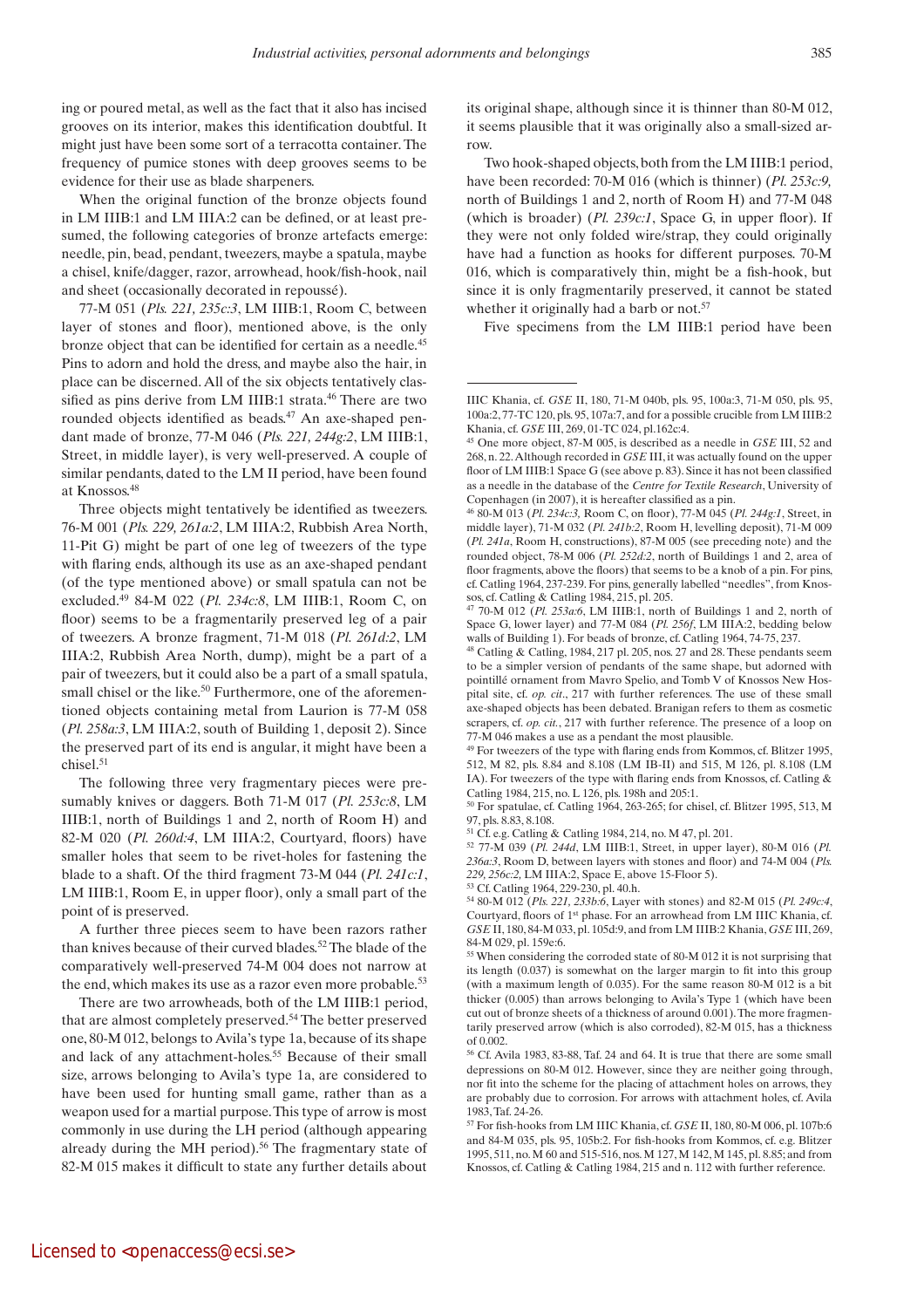identified as nails. The best preserved one, 87-M 007 (*Pls. 221, 234c:10*, Room C, on floor) has its head and part of its pin preserved. 77-M 052 (*Pl. 251c:3,* between Buildings 1 and 2, 11-Pit F2) is indeed corroded, but its thicker end seems to be the remaining part of its head. Of the remaining three pieces, only the pin is preserved, but because of their relative thickness it seems probable that they are part of nails.<sup>58</sup>

On the LM IIIB:1 floor of the Corridor/Space I some fragments of bronze sheets were found, 71-M 003 (two pieces, *Pl. 237e:3*) and 71-M 033 (two pieces, *Pls. 221, 237e:2*). 71-M 033 has a punched decoration made with small dots. Between two decorative borders there is a figurative motif consisting of a large quadruped. Its head is missing, but its neck, body, bent legs and what seems to be its tail are visible. In the same Corridor/Space I, but in and below the floor, one more fragmentary bronze sheet (in two pieces) was discovered, 77-M 067 (*Pl. 238c:3*), containing metal from Laurion, as mentioned above. It has a proportionally high level of Sn (32%). If not coincidental, it might be due to an intentional way of making the metal gain a silvery sheen.<sup>59</sup> It can be conjectured that this kind of bronze sheet, occasionally with repoussé work, adorned wooden furniture and equipment, alternatively bronze weapons, shields or maybe metal vessels.<sup>60</sup>

### STONE TOOLS

The stone tools are rather evenly spread in both LM IIIB:1 and LM IIIA:2 layers. The different kinds of stone tools were no doubt used for a wide range of different industrial activities. Percussion stones were presumably used when hammering bronze and splitting different kinds of hard glass-like stones such as, flint, calcite, steatite and rock crystal.

Polishers and different kinds of abrasives like whetstones and pumice stones were probably used to smooth the surfaces of different materials such as bronze, bone or stone and to sharpen the edges of the bronze knives and the like. The few, small-sized flint stones (see below, p. 404) might have been used for small scale works, such as jewellery and inlays. Grinders and querns were certainly used in food preparation. Presumably they were also used for other purposes, for example in the textile industry, where grinders/querns, and probably also percussion stones, might have been used for extracting colours from plants, herbs or murex shells. Polishers would have been used also for smoothing and flattening textiles. The stone tools represented in LM IIIB:1 and LM IIIA:2 Khania<sup>61</sup> are of basic and functional types that are identified through the whole of the Bronze Age. With the exception of a few fragmentary flint stones, the stone tools are not primarily worked, but have been chosen from stones in the natural area around Khania, preferably from the seashore since they consist of smoothed water-worn stones.

In the present material, eight basic categories of stone tools can be distinguished – percussion stone, axe-like stone, grinder, quern, polisher, whetstone, pumice stone and flint stone. Furthermore, most of these categories are subdivided into different types. The categories are based on the presumed function of a stone, which in turn is deduced from the material of a stone and also from its shape, but above all from the different kinds of traces of wear.<sup>62</sup> However, these divisions are not absolute, and different traces from abrasives and percussion marks on several of the stones indicate that the same stone had multiple uses simultaneously as a percussion stone, grinder and polisher. Pumice stones had a dual function as both abrasives and sharpeners. In many more cases, one side of a stone fits well into the grip of the hand and has a smoothed surface from wear. For grinders, percussions and polishers hard compact stones (often of a greenishgrey colour) were preferred. For abrasives/whetstones hard, almost metallic stones like phyllite or schist, or softer stones like marly sandstone were chosen. Furthermore, as a rule, whetstones are a flat shape.

With the exception of pumice and flint stones, the size of most of the stone tools belongs to the cobble category (size oscillating between 0.064 and 0.256), while a smaller part belongs to the pebble category (size oscillating between 0.004 and  $0.064$ ).<sup>63</sup> Half of the pumice stones are of a pebble size, while the remaining half belongs to the granule category (size oscillating between 0.020 and 0.040). All of the seven pieces of flint stone are of a granule size.

#### Percussion stones

Percussion stones are represented by seven specimens altogether. They are easily distinguished by percussion marks, usually occurring on their short sides.

Two percussion stones of an elongated oval shape, characteristic of Type 1, have been identified.64 On 80-S 043 *(Pl. 237a:1,* LM IIIB:1, Room D, constructions) the distinctive percussion marks on the short sides are visible. One of the short sides has obviously been used more than the other one, since the percussion marks are denser here. The fact that the surface on this side is also faceted also shows that the tool

<sup>58 73-</sup>M 037 (*Pl. 242a:4*, Room E, pits in floor), 77-M 053 (*Pl. 251c:4*, between Buildings 1 and 2, 11-Pit F2) and 77-M 064 (*Pl. 244c*, Room U, possible levelling deposit, containing metal from Sardinia, as mentioned above). For nails from Kommos, cf. Blitzer 1995, 513, M 99, M 100, pl. 8.107.

<sup>&</sup>lt;sup>59</sup> See *GSE* II, 212.<br><sup>60</sup> For fragmentarily preserved sheets, occasionally with repoussé decoration, and their probable origin as parts of larger metal vessels, cf. Catling & Catling 1984, 211-212. Another possible function of the fragmentary sheets without decoration is that they derive from saws, Catling & Catling 1984, 218. However, since the sheets 71-M 003 and 71-M 033 were found in a floor deposit in the same Corridor/Space I, it seems plausible that they both belong to the same original work, even if the fragment 71-M 003 happens to be an undecorated part of this work. Concerning the sheet 77-M 067, it can be argued that if the silvery sheen is intentional, it seems plausible that this sheet was also used for a decorative purpose, rather than that it constitutes a part of a saw.

<sup>&</sup>lt;sup>61</sup> The classification of the stone tools, as well as observations on their material, size, traces of wearing etc. are based on Blitzer 1995, 403-535, treating stone tools from Kommos.

<sup>62</sup> For a presentation of the standard categories of stone tools from the Greek-Swedish Excavations at Khania, see *GSE* II, 30-31. <sup>63</sup> Blitzer 1995, 417, following the Wentworth scale.

<sup>64</sup> Cf. Blitzer 1995, 425-427, Hand tools, Type 1. Implements with pecked and battered ends, e.g. GS 8 (Date: LM IIIA:1-2), pls. 8.4, 8.89; GS 20 (Date: LM IIIA:2-B), pls. 8.4, 8.89.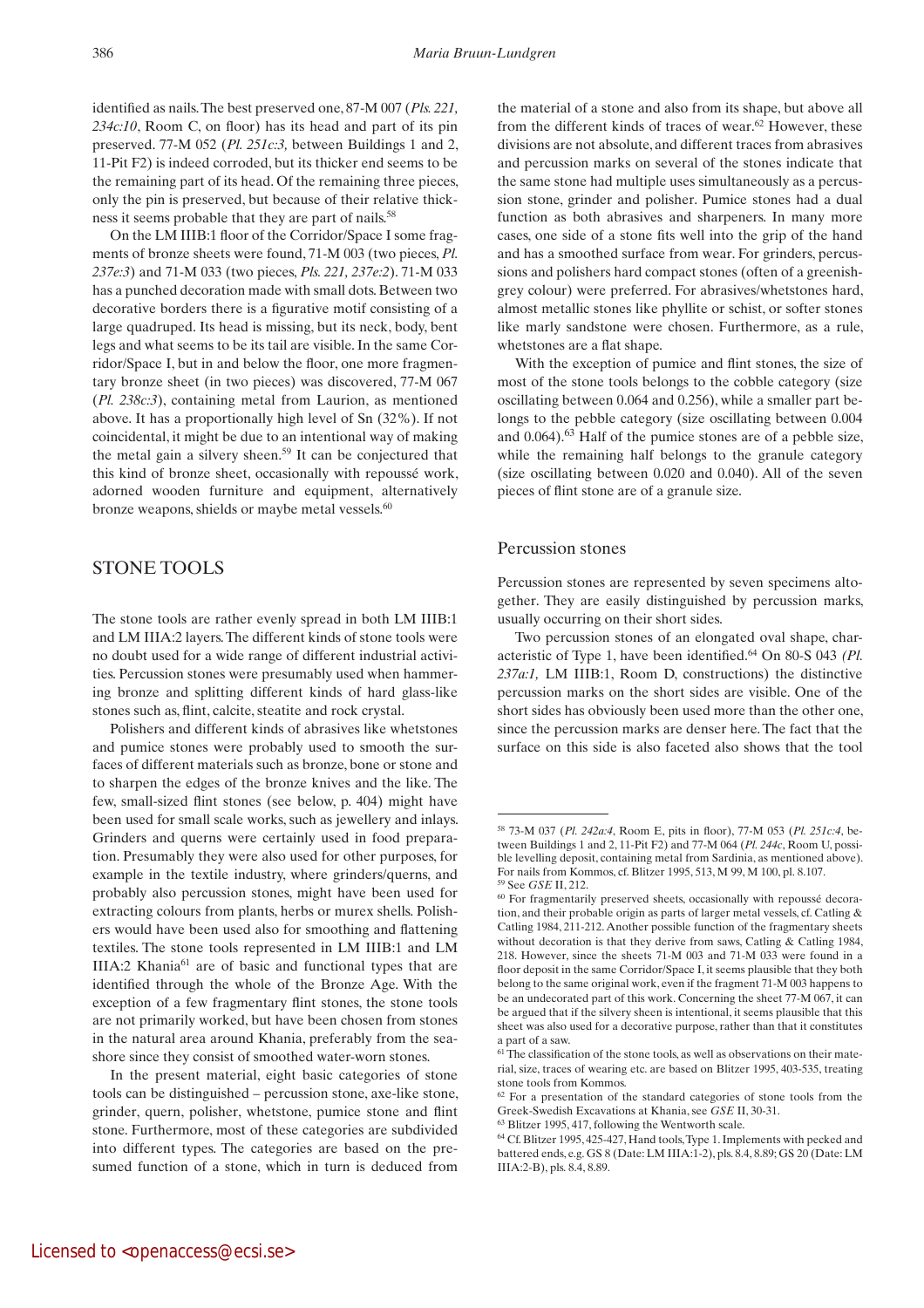has been held in different angles when working. The long sides are a little smoothed and fit well into a grip of a hand. Another, more fragmentarily preserved, sample of Type 1 is 87-S 012 (*Pl. 240a:1*, LM IIIB:1, Space G, dump below upper floor).

Type 2, of a more conical shape, is represented by two specimens,65 80-S 040 *(Pl. 255a:1)* and 80-S 048 *(Pl. 255a:2)*, both with percussion marks on each of the short sides. The longer sides of 80-S 048 are faceted and smoothed, presumably because the stone has been used as polisher too. Faint percussion marks on these smoother parts indicate that these were also occasionally used for hammering. Both stones were found in a levelling deposit (mixed with items from the underlying LM I destruction) in Space A-D in the LM IIIA:2 Building 1. Since these two stones fit very well with debris from the LM I House IV it is plausible that they actually belong to this period.

Three LM IIIB:1 specimens represent Type 5, of a crescent shape, vaulted and with one long-side edge thinner than the other.66 80-S 030 (*Pl. 233c:1*, Layer with stones), has percussion marks on both of its short sides. On each of 80-S 044 (*Pl. 237c*, Room D, the bench) and 82-S 041 (*Pl. 248e:3*, Courtyard, floors of 2nd phase), only one of the short sides is preserved, and it is covered with percussion marks, which is also valid for the lower part of the long sides of 80-S 044. The upper parts of the stones are thicker, have smoothed, worn surfaces and fit well into a grip. Furthermore, the long sides of 82-S 041 are faceted from wear, indicating that this tool had the double function of a percussion stone and a polisher.

#### Axe-like stones

Two of the three flat, axe-like stones with a faceted edge are from the LM IIIA:2 period.<sup>67</sup> The third one is 82-S 013 from the LM IIIB:1 period *(Pls. 227, 247a:5*, Courtyard, 19- Pit Q).<sup>68</sup> It can be noted that both 84-S 013 and 84-S 014 were found in the same context, together with a deliberately bent scrap bronze (84-M 038). Presumably these small-sized "axes" were suitable for lighter work, such as beating bronze objects, a conjecture that is sustained by the traces of wear on two of the stones (the third one has such a corroded surface, that it is impossible to detect any traces of wear).<sup>69</sup>

#### Grinders and a quern

Grinders are represented by 11 specimens altogether – all found in the LM IIIB:1 strata. They are faceted and abraded on one or more sides as a result from rubbing the tool in a forward and backward direction when grinding. Occasionally there are marks from percussion too, indicating that the stones were sometimes used also in this way in preparatory work for e.g. food production (pounding, tenderizing etc.).

Type 1, of a roughly pyramidal shape and with one side flattened from wearing, $\frac{70}{10}$  is represented by one single piece, 83-S 007 (*Pl. 237a:2,* Room D, constructions).

Six specimens, of a rounded shape and roughly worn over the total surface, can be attributed to Type 2.71 77-S 050 and

78-S 016 have percussion marks in addition to abrasive marks. 78-S 016 has, furthermore, become almost cubic from wearing.

Four grinders adhere to Type 3. They are of a flatter shape than the preceding type, and often have one side that is flat from wear and another one that is cupped, fitting into a grip. The vertical sides of these stones are often faceted from wearing.72

The LM IIIB:1 quern 82-S 021 *(Pl. 247d:1),* which is the only quern on the whole reported from LM IIIB:1 and LM IIIA:2 levels, was found in 19-Pit Q in the Courtyard of Building 2 together with i.a. the grinder 82-S 011, mentioned above.

#### Polishers

Altogether eight specimens constitute polishers. They are characterized by their smoothed surfaces, containing thin, shallow, parallel grooves. The sides of the polishers are, furthermore, often faceted wear.

Type 1, of a rectangular shape, $^{73}$  is represented by one sin-

70 Cf. Blitzer 1995, 451-453, Hand tools, Type 7. Hand stones, e.g. GS 365 (Date: LM IIIA:2), pls. 8.19, 8.66B.

<sup>65</sup> Cf. Blitzer 1995, 438-440, Hand tools, Type 3. Triangular/trapezodial cobbles with three pecked margins, e.g. GS 189 (Date: LM IIIA-B), pl. 8.12.

<sup>66</sup> Cf. Blitzer 1995, 463-465, Hand tools, Type 11. Severed cobbles, e.g. GS 487 (Date: From mixed Minoan to Classical deposit, Minoan [?]), pls. 8.34- 35; GS 502 (Date: LM IIIA:2 or MM III), pls. 8.34-35.

<sup>67 84-</sup>S 013 *(Pls. 232, 259a:1)* and 84-S 014 (*Pls. 232, 259a:2*, both found in Rubbish Area Southeast, 20-Pit K/N).

<sup>68</sup> The best parallel for these axe-like stone from Khania found among the Kommos material are Hand tools, Type 11. Severed cobbles: a) hammer- or adze-like implements, cf. Blitzer 1995, 463-464. One important difference between this category from Kommos and the axe-like stones from Khania is, however, that the last-mentioned stones lack the percussion-severed used ends, characteristic of the Kommos axe-like stones. A better parallel for the axe-like stones from Khania is constituted by a similar kind of stone tool, found in the Unexplored Mansion at Knossos. It is identified in two variants, one a flatter and the other stubbier. The length and width are the same for the two variants (oscillating in length between 0.040-0.065 and in width between 0.040-0.050), but the stubbier variant has a thickness of 0.022-0.038, whereas the flatter one has a thickness of *c*. 0.010. The axe-like stones from Khania, although a bit longer (0.085-0.116), and for the width, on the larger margin (0.050-0.063) as compared to the samples from Knossos, thus adhere to the stubbier variant since they have a thickness of 0.019 in one case and of 0.025 in two cases. This kind of axe is evidenced in large numbers at various sites in Crete from the Neolithic period until the very early MM periods, after which it occurs only sporadically until the end of the Minoan period, cf. Evely 1984, 237 and n. 88 and 89 with further references, pls. 218, 1 and 230, 19.

 $69$  Cf. Evely 1984, 237, where it is noted that the Knossian counterparts of the axe-like stones from Khania, have chipped ends from use, but, considering their size, they were presumably not "… used for any especially arduous duties".

<sup>71 78-</sup>S 016 (*Pl. 235h:4*, Room C, levelling deposit), 77-S 050 (*Pl. 238c:4*, Corridor/Space I, in/below floor), 73-S 020 (*Pl. 243b:1*, Room E, walls), 77-S 030 (*Pl. 250d:1*, between Buildings 1 and 2, upper deposit), 82-S 026 (*Pl. 248e:1,* Courtyard, floors of 2nd phase), 01-S 031 (*Pl. 239e:7*, Space G, 23-Floor 11). Cf. Blitzer 1995, 451-453, Hand tools, Type 7. Hand stones, e.g. GS 373 (Date: LM IIIB), pl.8.22.

<sup>72 82-</sup>S 011 *(Pl. 247a:3,* Courtyard, 19-Pit Q), 73-S 024 *(Pl. 242b:2*, Room E, extension between walls), 72-S 105 (*Pl. 238a:3*, pit in central part of Space I), 82-S 027 (*Pl. 246b:1*, Courtyard, deposit 2). Cf. Blitzer 1995, 451-453, Hand tools, Type 7. Hand stones, e.g. GS 375 (Date: LM IIIA:2-B), pl. 8.23. 73 Cf. Blitzer 1995, 441-443. Hand tools, Type 5. Whetstones and abrading stones, e.g. GS 231 (Date: MM III or LM III), pl. 8.90.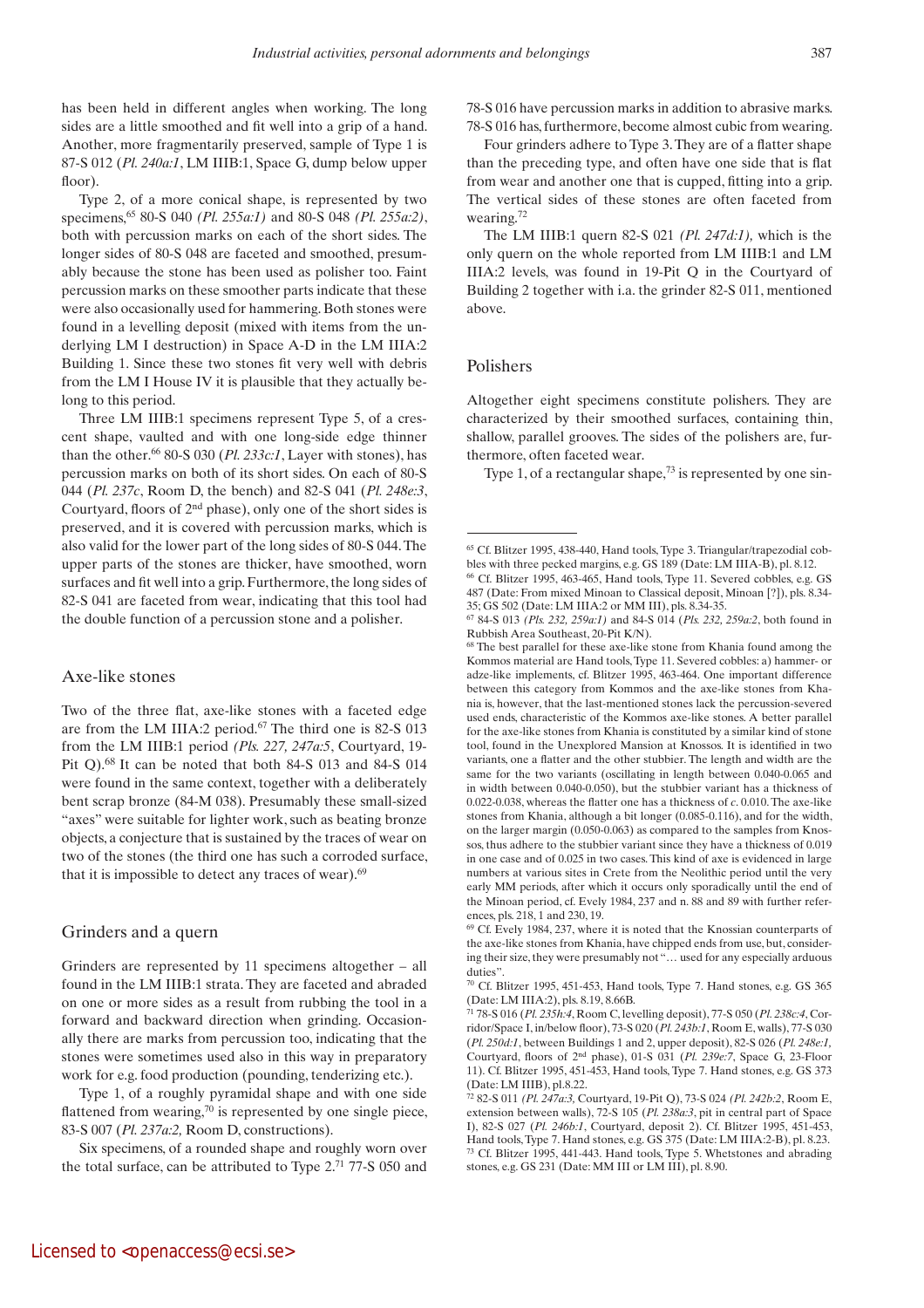gle item, 80-S 032 *(Pls. 227, 234b:6,* LM IIIB:1, Room A, in the shaft). Its surfaces are worn from polishing on all six facets. The percussion marks on one of the short sides indicate that this tool was also used as a percussion stone.

Two specimens belong to Type 2, which is of an oblong, rounded shape.74 84-S 053 has, furthermore, two natural decorative encircling bands in a darker colour.

Type 3, of a rounded or discoid-shape, $75$  is represented by five items. Three of them are of a rounded shape.76 Each of them has one side that is flattened from polishing (on 84-S 045 this side has even two facets) and the opposite side is vaulted and smoothed and fits well into a grip. 80-S 042 *(Pls. 227, 234b:1*, LM IIIB:1, Room A, in the shaft) is of a more discoid shape. It seems to have had a double function as polisher and percussion stone since its sides are smoothed and faceted and its two short sides have percussion marks. Another fragmentarily preserved polisher is 70-S 269 (*Pl. 253a:7,* LM IIIB:1, north of Buildings 1 and 2, north of Space G, lower layer).

#### Whetstones

Whetstones, characterized by faceted surfaces covered with grooves, are represented by ten samples altogether.

Seven of them can be identified as Type 1.77 They are made of a hard, metallic grey schist and are of an elongated, roughly rectangular, thin shape. Their edges are faceted by whetting and their surfaces covered with thin grooves.<sup>78</sup> Furthermore, 71-S 015 has an intentionally incised depression at one of its short ends, maybe to hook up the tool when it was not in use. The fourth one, 70-S 342 (*Pl. 253a:8*, LM IIIB:1, north of Buildings 1 and 2, north of Space G), although very fragmentarily preserved, shows the clear characteristics of Type 1. It can be assumed that a further three thin fragments of schist<sup>79</sup> derive from whetstones of Type 1.

The remaining three specimens belong to Type 2.<sup>80</sup> They are made of marly sandstone and quartzite respectively and are characterized by an elongated shape (being a bit thicker than the preceding type of whetstones) with a square profile and the long sides faceted by whetting. Their surfaces are covered with thin parallel grooves.

#### Pumice stones

The pumice stones constitute the most common type of stone tool, comprizing 16 specimens.<sup>81</sup> 11 of them were found in an LM IIIB:1 context, and the remaining five in an LM IIIA:2 context.82

80-S 045 *(Pl. 234b:4)* and on one of the four pieces belonging to 84-MISC 063 *(Pl. 259b:5).* Two other pieces belonging to 84-MISC 063 fit with each other. The larger of the two fitting pieces has a partly preserved depression in the shape of about half of a rectangle, widening towards one side. The smaller piece fits into this depression. Presumably a tool (of a miniature axe-like shape or the like) was placed in the depression and rubbed with the smaller piece at sharpening. Occasionally the pumice is pierced. 77-MISC 015 *(Pls. 226, 252a:3)* has a centrally placed hole. 87-MISC 004 *(Pl. 235e:3)* has traces of a hole at one end. This might have been a suspension-hole, to have the tool conveniently within reach (maybe hung on a wall, maybe fastened on a belt or the like and carried around). It has also been conjectured that pumice stones with a centrally placed hole, like 77-MISC 015, were fastened to a shaft and spun around when in use.<sup>83</sup> Furthermore, one can surmise that pierced pumice stones could have had been used in other ways as e.g. amulets or floats, either as a primary use, or as a secondary use when they had become worn out as a tool.

#### Stone weights

Two intentionally pierced stones<sup>84</sup> obviously had the function as some sort of suspension weights*.* That their shape recalls

Some of the pumice stones have traces from their use as abrasive and sharpening tools. They have flattened surfaces and sometimes deep grooves. The pumices are of an irregular to a rounded shape, or occasionally of a cupped shape (one side flat from wearing, the opposite side cupped from the grip of a palm). One, or several sides are faceted from whetting and their surfaces are covered with grooves, which are sometimes deep from the sharpening of blades such as on

<sup>74 82-</sup>S 001 (*Pl. 236c:8*, LM IIIB:1, Room D, on floor) and 84-S 053 (*Pl. 255c:5*, LM IIIA:2, Space A-D, levelling deposit). Cf. Blitzer 1995, 441-442. Hand tools, Type 5. Whetstones and abrading stones e.g. p. 447, GS 297 (Date: MM III), pl. 8.18B.

Cf. Blitzer 1995, 441-442. Hand tools, Type 5. Whetstones and abrading stones e.g. p. 447, GS 296 (Date: MM III?), pl. 8.18B.

<sup>76 84-</sup>S 045 *(Pl. 255c:6,* LM IIIA:2, Space A-D, in lower floor), 84-S 017 *(Pl. 259a:3,* LM IIIA:2), 84-S 018 *(Pl. 259a:4,* LM IIIA:2, the two last-mentioned stones from 20-Pit K/N in the Rubbish Area Southeast).

Cf. Blitzer 1995, 441-442. Hand tools, Type 5. Whetstones and abrading stones e.g. p. 444, GS 252 (Date: LM IIIA:1?), pls. 8.17B, 8.91.

<sup>78 74-</sup>S 012 (*Pl. 256d:6*, LM IIIA:2, Space E, levelling deposit), 71-S 015 (*Pls. 232, 261d:7*, LM IIIA:2, Rubbish Area North, dump) and the more fragmentarily preserved 71-S 007 (*Pl. 262e:2*, LM IIIA:2 Rubbish Area North, deposit B).

<sup>79 82-</sup>S 003 (*Pl. 233c:5*, LM IIIB:1, Layer with stones, in four pieces), 73-S 045 (*Pl. 243b:4*, LM IIIB:1, Room E, walls), 70-S 268 (*Pl 253a:4,* LM IIIB:1, north of Buildings 1 and 2, north of Space G),

<sup>80 74-</sup>S 011 (*Pl. 243a:9*, LM IIIB:1, Room E, levelling deposit), 82-S 002, (*Pls. 227, 236c:7*, LM IIIB:1, Room D, on floor), 84-S 036 (*Pl. 260d:3*, LM IIIA:2, Courtyard, floors). Cf. Blitzer 1995, 441-442. Hand tools, Type 5. Whetstones and abrading stones e.g. p. 443, GS 237 (Date: LM I or LM III), pls. 8.17A, 8.90.

<sup>81</sup> Cf. Blitzer 1995, 509. Pumice Abraiding/Polishing Tools, e.g. M 45, (Date: MM III-LM I or LM IIIB), pl. 8.81.

<sup>82</sup> LM IIIB:1: 80-S 045 (*Pl. 234b:4*, Room A, in the shaft), 77-S 059 (Room C, between layer with stones and floor), 87-MISC 004 (*Pl. 235e:3*, Room C, constructions), 84-MISC 093 (*Pl. 235f:1*, Room C, constructions), 74-S 015 (*Pl. 242a:6*, Room E, pits in floor), 82-S 042 (*Pl. 247a:4*, Courtyard, 19- Pit Q), 82-S 039 (*Pl. 249a:2*, Courtyard, floors of 1st phase), 77-FR 016 (*Pl. 251c:6* between Buildings 1 and 2, 11-Pit F2), 77-MISC 012 (*Pl. 252a:4*), 77-MISC 015 *(Pls. 226, 252a:3*, both between Buildings 1 and 2, 12-PIT E), 77-MISC 023 (*Pl. 251c:1*, between Buildings 1 and 2, 11-Pit F2). LM IIIA:2: 74-S 014 (*Pl. 256d:7*, Space E, levelling deposit), 84-MISC 092 (*Pl. 258c*, Rubbish Area Southeast, 20-Pit G), 84-MISC 104 *(Pl. 258b*, Rubbish Area Southeast, deposit B), 84-MISC 063 (*Pl. 259b:5*, Rubbish Area Southeast, 20-Pit K/N) and 84-MISC 077 (*Pl. 260b:2*, Building 2, Room B1).

<sup>83</sup> Evely 1993, 112; Evely 1984, 229, pl. 211d.

<sup>84 73-</sup>S 019 (*Pl. 242b:1*, LM IIIB:1, Room E, extension) and 77-S 039 (*Pls. 232, 256g:2*, LM IIIA:2, Space F, related?).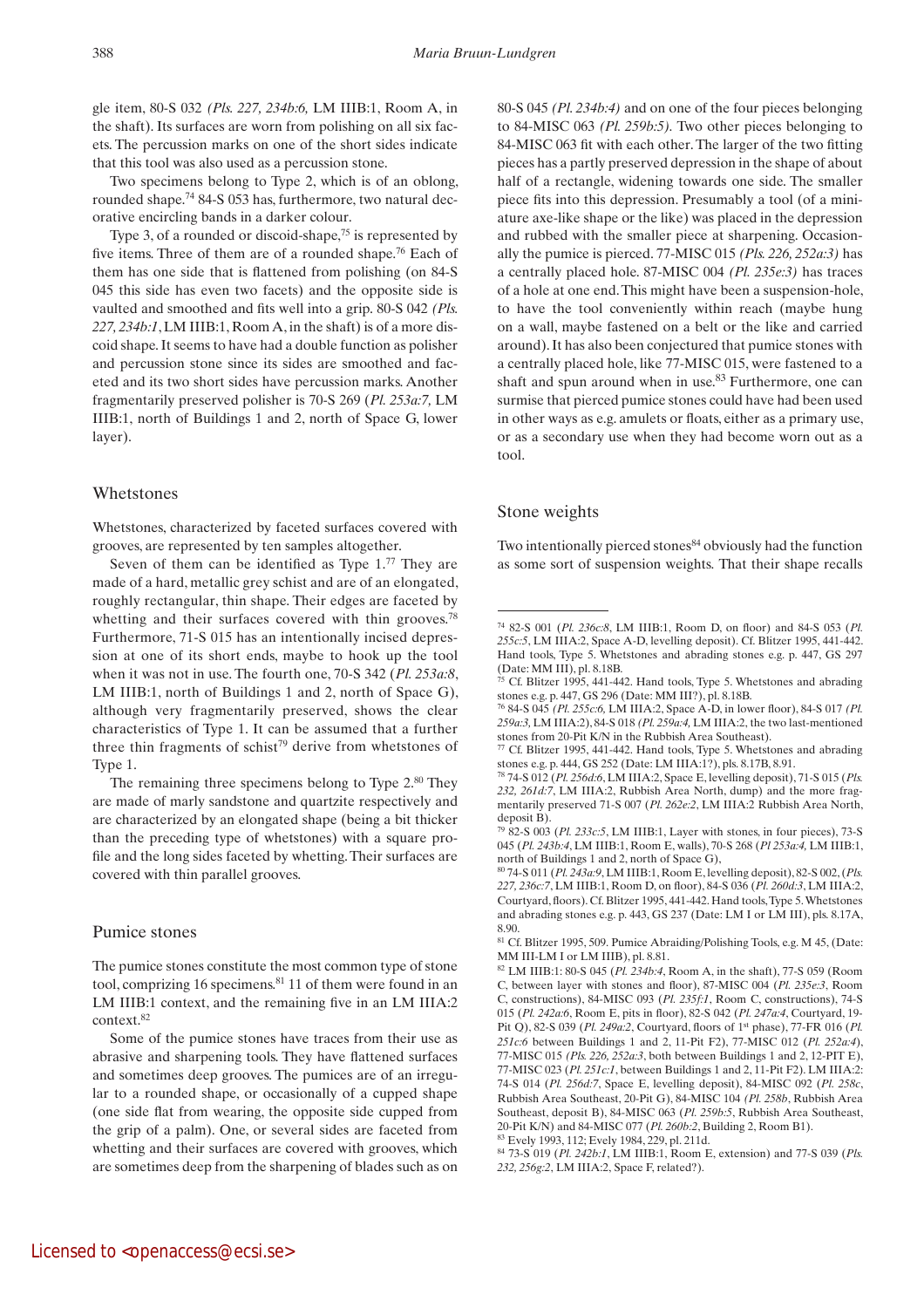the terracotta loom weights of type 2a and type 2c respectively, if not coincidental, might speak in favour of their use as loom weights, although another function as suspension weights cannot be excluded.<sup>85</sup>

Four other stones, of sand- or limestone, between about 0.500 and 2.000 in weight, and of a rounded or roughly rounded shape, presumably functioned as weights of some sort. Two of them have an intentionally pierced, large hole.<sup>86</sup> The third one, 82-S 030 (*Pl. 247d:2*, LM IIIB:1, Courtyard, 19-Pit Q), weighing 1.948, seems to have an intentionally pierced hole. The fourth one 84-S 024 (*Pl. 261b*, LM IIIA:2 Rubbish Area Southeast, 20-Pit L/AJ), weighing 1.620, has broad, ground depressions emanating from a central depression on one side. It seems as if a rope had been tied to the stone and fastened with a knot. Since these four stones have eroded surfaces, as if by water, around the holes and grooves respectively, it seems likely that they were used as fish-net sinkers (and not anchors, considering their relatively low weight).

#### Stone weapons

Because of their rounded shape and size, it seems plausible that the two stones, 87-S 010 (*Pl. 235e:4,* LM IIIB:1, Room C, constructions) and 73-S 268 (*Pl. 241c:3*, LM IIIB:1, Room E, in upper floor) have been used as slingstones.

### Hunting and fishing

It appears from the bronze and stone artefacts of LM IIIB:1 and LM IIIA:2 Khania presented above, <sup>87</sup> that there are only a few pieces that can be identified as weapons. They are restricted to two LM IIIB:1 bronze arrowheads, of a small-sized type considered to have been used for hunting small game, 80-M 012 (*Pls. 221, 233b:6*) and 82-M 015 (*Pl. 249c:4*) as well as to two LM IIIB:1 slingstones, 87-S 010 (*Pl. 235e:4*) and 73-S 268 (*Pl. 241c:3*). In addition to this, there are some fragmentarily preserved bronze pieces that seem to have been knives or daggers, 73-M 044 (*Pl. 241c:1*, LM IIIB:1), 71-M 017 (*Pl. 253c:8*, LM IIIB:1) and 82-M 020 (*Pl. 260d:4*, LM IIIA:2). If knives and not daggers, their use as weapons cannot be excluded, although they presumably had multiple functions.

Considering the lack of martial indications among the buildings of LM IIIB:1 and LM IIIA:2, it seems plausible that not only the arrowheads, but also the slingstones and maybe the knives/daggers as well were used for hunting. There are bones from different kinds of wild animals represented, mainly from the Cretan wild goat (the kri-kri) but occasionally also from boar, deer, hare (*Lepus europaeus*) and wild birds.

Because of the proximity of the settlement to the sea and the abundance of shells in the rubbish heaps, as well as the occasional find of a crab's claw 77-MISC 027 (*Pl. 248c:1*, LM IIIB:1, Courtyard, walls), the importance of marine invertebrates,<sup>88</sup> and presumably also of fish, should probably not be underestimated.89 Furthermore, the archaeological evidence of fish-bones at Monastiraki in the Amari valley, far from the sea, indicates that fish was considered to be a product important enough to preserve and to transport for certain distances.90 Marine motifs were one of the favourites of Minoan artists, and are occasionally represented also on pottery from LM IIIB:1 and LM IIIA:2 Khania.<sup>91</sup> Fish-hooks are rather commonly found in Minoan settlements,  $92$  and Minoan Khania is no exception.93 The hook 70-M 016 (*Pl. 253c:9*, north of Buildings 1 and 2, north of Room H) from LM IIIB:1 Khania, might have been a fish-hook.

 The identification of an anchor stone, (*Fig. 31, Pl. 39c*) reused in the construction of 14-Wall 6 in the Annex in the LM IIIB:1 Building  $1<sup>94</sup>$  indicates that fishing could have taken place from boats, and not only from the shores around Khania. Four other water-worn stones with rope-impressions have been identified as fish-net sinkers: 77-S 042 (*Pls. 226, 252a:1*), 73-S 283 (*Pl. 262d*), 82-S 030 (*Pl. 247d:2*) and 84-S 024 (*Pl. 261b*). This identification is further strengthened by the fact that one of them, 77-S 042, was found together (in-between Buildings 1 and 2, 12-Pit E) with two small rounded pumice stones in the same pit, 77-MISC 015 *(Pls. 226, 252a:3*) with a hole pierced through, and 77-MISC 012 (*Pl. 252a:4*).<sup>95</sup> The two pumice stones might have been used as floats (maybe as a secondary use?). It is possible that long needles such as 77-M 051 (*Pls. 221, 235c:3*) were not only used for textiles, but also in net production. Other possible tools for this use are the long bone implements.96 Objects similar to the small flat awl-shaped bone specimen 72-B 003 (*Pls. 224, 238a:1,* LM IIIB:1, pit in central part of Space I) have been found in LM I and II deposits at Kommos together with fish-hooks.

<sup>&</sup>lt;sup>85</sup> When discussing the spatial distribution of loom weights in Kommos, stone suspension weights are also included, see Dabney 1996, 245, with reference to Blitzer 1995, GS 519-558, Type 12A-D.

<sup>86 77-</sup>S 042 (*Pls. 226, 252a:1*, LM IIIB:1, between Buildings 1 and 2, 12-Pit E) and 73-S 283 (*Pl. 262d*, LM IIIA:2, Space H, levelling deposit). 87 Since all of the tools and weapons of bronze and stone have been treated

more thoroughly above, objects relevant also to this section are only briefly mentioned here.

<sup>88</sup> For the importance of marine invertebrates in the Minoan diet, cf. Rose 1995, 240-273. All of the shells from marine invertebrates found at LM IIIB:1 and LM IIIA:2 Khania does not indicate that they were actually eaten, for example the murex shell was presumably used, at least to a degree, for extracting its pigments. However, even though the marine invertebrates could have been primarily collected for eating, it does not exclude that their shells had secondary uses such as for utensils, ornaments, jewellery or objects of symbolic values (cf. Balzinger 1999, 70).

<sup>89</sup> For evidence of fishing at Minoan Kommos with outlooks to other places in the Minoan world, cf. Rose 1995, 204-239. The archaeological material from Khania has, however, not yet gone through the special examination that is needed to make it possible to trace fish-bones.

<sup>90</sup> Kanta 1999, 94-95.

<sup>91</sup> See e.g. 73-P 0247 (*Pl. 169a:9*, conical rhyton), 82-P 1648 (*Pl. 174g:5*, closed vessel) and 74-P 0146 (*Pl. 194g:3*, kylix) in the present work.

<sup>&</sup>lt;sup>92</sup> Cf. for Kommos, Blitzer 1995, 511-517, M 60, 69, 70, 71, 72, 93, 106, 127, 142, 145, pl. 8.85. Cf. for Knossos, Evely 1984, 215, pl. 205, 23, a "fish-hook"of an uncertain identification.

<sup>93</sup> For fish-hooks, from LM IIIC Khania cf. *GSE* II, 180 (80-M 006, pl. 107b:6 and 84-M 035, pls. 95, 105b:2).

<sup>94</sup> See above, p. 82.

<sup>&</sup>lt;sup>95</sup> The lack of any pierced hole on 77-MISC 012 does not exclude its use or intended use as a float, since it might have been tied to a net, alternatively not yet been pierced.

<sup>96 77-</sup>B 002 (*Pls. 224, 252b:3*, LM IIIB:1, between Buildings 1 and 2, 12-Pit K) and 77-B 004 (*Pls. 224, 237e:1*, LM IIIB:1, Corridor/Space I, on floor).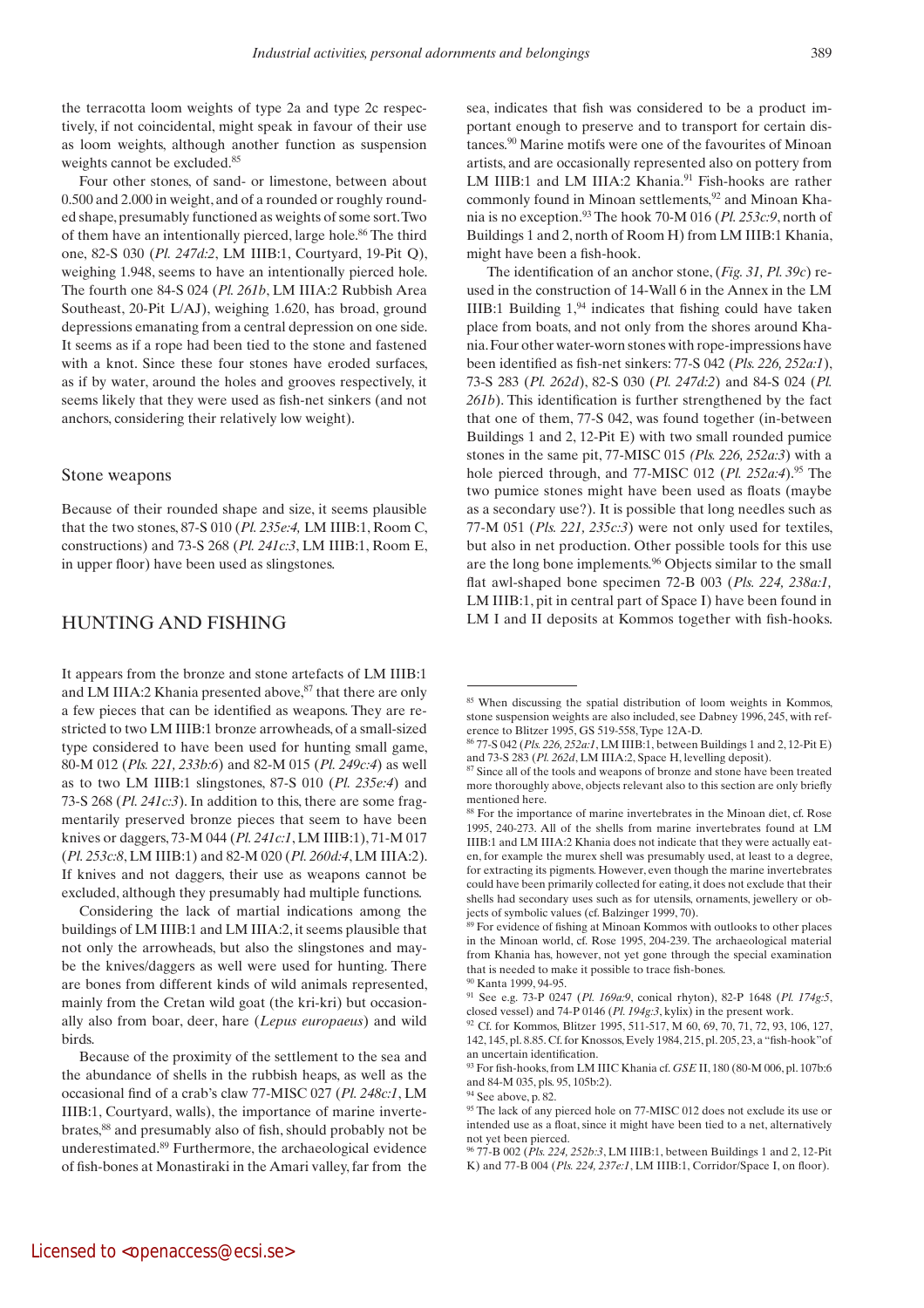They have been interpreted as needle points, mounted in a haft (probably of wood), which could have been used for the manufacture of fish-nets for example.<sup>97</sup>

# **JEWELLERY, PERSONAL ADORNMENTS, INLAY-AND APPLIOUÉ WORK**

Precious stones, ivory and bone, were presumably combined with bronze<sup>98</sup> or even gold to create jewellery, personal adornments or inlays and appliqué work. Since some of these luxury items in precious materials were found in an unfinished state, it seems likely that they were locally fabricated, even if a part of the raw material, like bronze and gold, had to be imported to Crete.<sup>99</sup> In contrast to this, steatite, the material of which the beads/buttons/spindle whorls<sup>100</sup> were fabricated did not need to be imported since it was locally available in the Amari district in central Crete.101 Steatite fragments have been found at several places at the site.102 These fragments, if not unintentionally chipped off, seem to have been chipped off from the core at manufacturing. The bead/button/spindle whorl 80-S 026 (*Pls. 226, 233b:5*), has six vertical facets on its outside, indicating that the object is unfinished since during manufacturing of beads/buttons/ spindle whorls their outsides were roughly cut into vertical facets before they were finally smoothed and polished.103 The steatite from which the beads/buttons/spindle whorls are made, varies in colour between black to violet, grey and green, occasionally with lighter veins. Furthermore, all of them but one are conical and belong to Furumark's Type a1. The remaining one, 73-S 028, is of a shanked shape and belongs to Furumark's Type c.104

Beads were also fabricated in bronze, faience, or terracotta.105 The faience bead (like its two bronze equivalents) is of a rounded shape, while the terracotta bead is of a biconical shape. The latter also has an incised decoration of vertically running incisions all around.

10 in Odos Palama in the cemetery at Khania. Here a pierced crab claw was found together with other pendants; two beads/ buttons/spindle whorls, and two beads (of stone and bone respectively). Since the exact find positions of these pendants are not recorded, there is no possibility to state whether they belonged to one necklace (or maybe to several necklaces), or whether they were worn in other ways. It has been suggested that the claw was used as an amulet for one of the two children, who were buried in the tomb together with a woman.<sup>110</sup> A disc-shaped bone object with a slightly cupped upper side, 84-B 010 (*Pls. 229, 255b:1*, LM IIIA:2, Space A-D, floor), with a centrally pierced hole and a reticulate decoration on its upper side, might have been used as a pendant, although other functions as e.g. a bead or button, cannot be excluded.

Rock crystals occur rather frequently. They were presumably used for different kinds of inlays, as jewellery or as ornaments or knobs on personal equipment like dress-pins and hair-pins. The two smaller prism-shaped rock crystals might have been intended as decorative knobs for long pins.<sup>111</sup> However, the remaining 10 rock crystals are less worked, being of a rounded, an elongated or an irregular shape.112

The worked boar's tusk, cut at both ends, (80-B 008, *Pl. 235e:2*, Room C, constructions) brings to mind Mycenaean helmets, although other uses are also conceivable.<sup>113</sup> One

106 In Hillbom 2005, 279-280 it is suggested that 73-MISC 012 might have been used as a gaming marker. This cannot be excluded, but the pierced hole speaks in favour of its use primarily as a pendant.

107 Platon 1971, 218-219; Hillbom 2005, 280.

108 See p. 137 in the present work. For *glycymeris* shells with and without a hole in Kommos and with comparative material, cf. Reese 1995, 252-256. 109 See above p. 83. 87-MISC 003 is described in the catalogue in *GSE* III, 52.

Pendants were likewise fabricated in different materials. One axe-shaped pendant is made of bronze, 77-M 046 (*Pls. 221, 244g:2*, LM IIIB:1, Street, in middle layer). Another pendant, in black steatite, is shaped as a shell of the *glycymeris*-type with a flat bottom and six grooves radiating on the upper, cupped side from back to front 73-MISC 012 (*Pls. 226, 254b:3*, LM IIIB:1, north of Buildings 1 and 2, deposit 1). Traces of a string-hole near its back indicate that it was used as a pendant.106 Similar shells, although made in faience, have been found at Zakros. Since they lack string-holes, they were probably used for inlay work or maybe as gaming markers.107 Even though a *glycymeris* shell, 82-MISC 015 (*Pl. 246b:2*, LM IIIB:1, Courtyard, younger deposit), has a naturally made hole at the umbo, (bored by carnivorous gastropod) its function as a pendant might not be excluded.<sup>108</sup> A small pierced horn seemingly from a goat kid, 87-MISC 003 (*Pl. 239c:4*, Space G, upper floor) is an example of another kind of pendant, probably an amulet.109 The crab's claw, 77-MISC 027 (*Pl. 248c:1*, LM IIIB:1 Courtyard, walls), if not only trash, might have been intended to be used as an amulet. An interesting parallel is offered by the finds in the LM IIIB:1 Tomb

<sup>97</sup> Blitzer 1995, 497, pl. 8.102.

<sup>&</sup>lt;sup>98</sup> Since all of the bronzes have been treated more thoroughly above the bronze objects relevant also to this section are only briefly mentioned here. <sup>99</sup> The same conditions seem to prevail also at Kommos, see Dabney 1996, 263 and n. 5 and Shaw 1996, 391.

<sup>100</sup> Also mentioned above in section *"Other possible textile implements"*. 101 Blitzer 1995, 420.

<sup>102</sup> Among others 80-S 034 (*Pl. 236c:3*, LM IIIB:1, Room D, on floor) and 78-S 014 (*Pl. 237b:2*, LM IIIB:1, Room D, constructions, filled-in door). 103 For the manufacturing of beads/buttons, see Evely 1980, 136-137; Evely

<sup>1984, 239;</sup> Evely 1993, 196.

<sup>104</sup> Furumark 1941, 89. 105 Bronze beads: 70-M 012 (*Pl. 253a:6*, LM IIIB:1, north of Buildings 1 and 2, north of Space G, lower layer) and 77-M 084 (*Pl. 256f,* LM IIIA:2*,* bedding below walls of Building 1). Faience bead: (yellow to cream coloured with darker dots), 70-MISC 004 (*Pl. 253b:2*, LM IIIB:1, north of Buildings 1 and 2, north of Space G). Terracotta bead: 77-TC 070 (*Pls. 228, 256c:1,* found *in situ* with a razor 74-M 004, in LM IIIA:2, Space E, above 15-Floor 5.

<sup>110</sup> Hallager & McGeorge 1992, 17-19, pl. 16B, n. 36.

<sup>111 77-</sup>S 018 *(Pls. 224, 244e*) and 77-S 019 (*Pl. 244g:4*, both LM IIIB:1, Street, in middle layer). See Platon 1971, 217. Long pins, mounted by a decoration in rock crystal, are also considered to have been used as hair-pins, cf. *op cit.*, 218; Evely 1984, 238 and n. 101 with further references.

<sup>112</sup> LM IIIB:1: 84-S 030 (*Pl. 234c:11*, Room C, on floor), 80-S 035 (*Pl. 235d*, Room A, constructions), 77-S 055 (*Pl. 237d*, Corridor/Space I, 8-Pit T), 73-S 142 (*Pl. 241e:1*, Room E, upper floor), 73-S 219 (*Pl. 243a:8*, Room E, levelling deposit), 77-S 037 (*Pl. 243b:5*, Room E, walls), 82-S 037 (*Pl. 249b:4*, Courtyard, floors of 1st phase), 77-S 026 (*Pl. 250d:4,* between Buildings 1 and 2, upper deposit), 77-S 035 (*Pl. 250e:1*, between Buildings 1 and 2, lower deposit). LM IIIA:2: 84-MISC 078 (Pl. 260b:1, Building 2, Room B<sub>1</sub>, in floor).

<sup>113</sup> For boar's tusk, see also *GSE* II, 178 and *GSE* III, 268 with further references.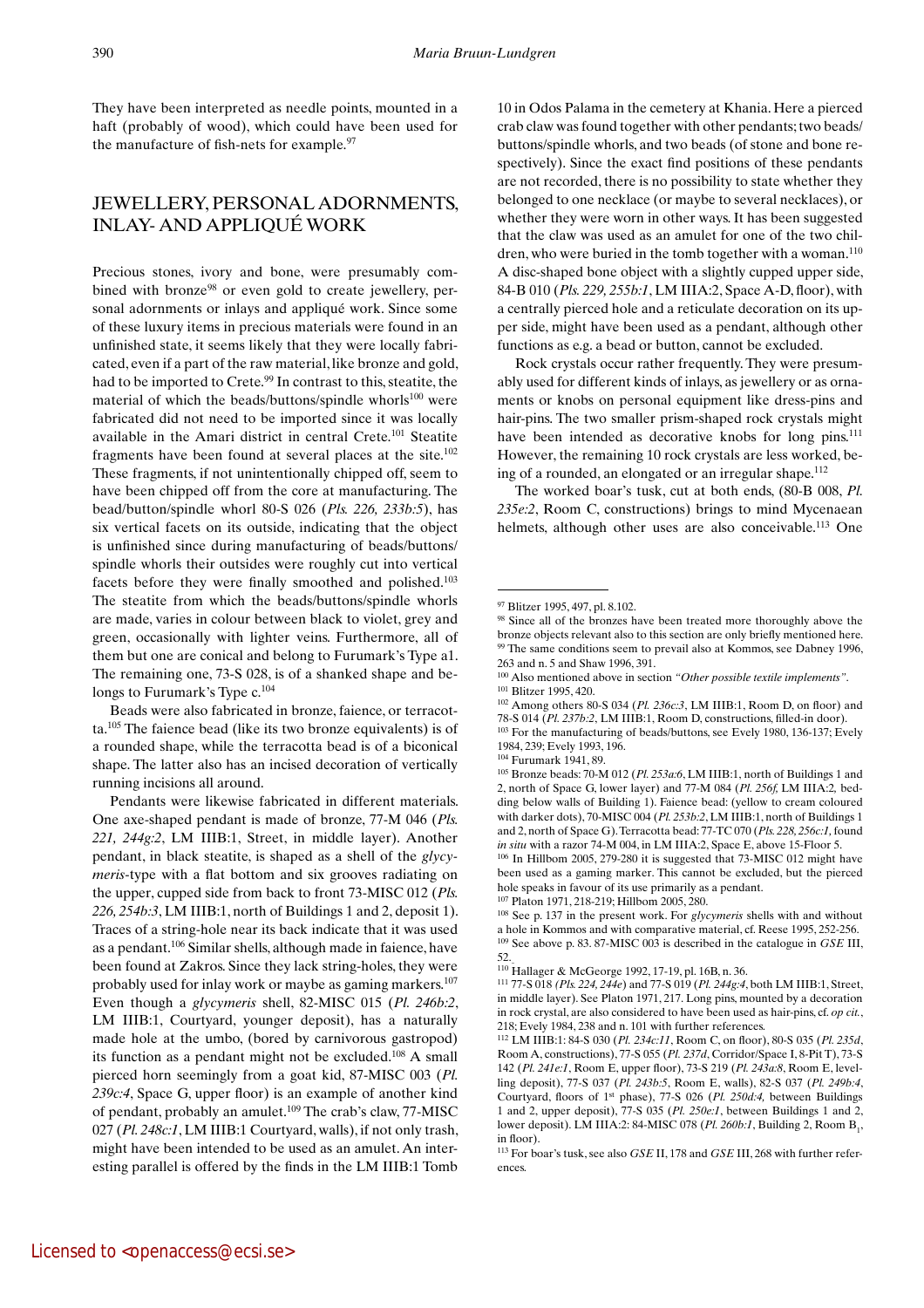side of a small piece of ivory (70-B 003*, Pl. 252g:3*, north of Buildings 1 and 2, north of Space G) is even and polished, while the other side is unworked, indicating that this item was intended for an inlay. Tesserae of calcite seem to have been used in a similar way.114

Fragmentarily preserved bronze sheets, with or without repoussé decoration, like 71-M 033 (*Pls. 221, 237e:2*)*,* 71-M 003 (*Pl. 237e:3*) and 77-M 067 (*Pl. 238c:3*), have presumably been used as appliqué-work.

A tiny fragment of a gold-foil, 81-M 001 (*Pl. 235g*, Room C, bench/walls), is evidence that precious golden pieces were occasionally used at the site in the LM IIIB:1 period.115

# Various items

The remaining small finds mirror both work and amusement in the daily life of the inhabitants of the LM IIIA:2 and LM IIIB:1 settlement. There are two potters' rubbing tools in terracotta.116 The best parallel for the odd terracotta object, 78- TC 013 (*Pls. 221, 235h:3*, Room C, levelling deposit) is what has been interpreted as an ear of a quadruped from a large figurine, found in MM III-LM III Kommos.117

A further, fragmentarily preserved, terracotta object, of which only its lower part is preserved 71-TC 097 (*Pls. 227, 254a*, LM IIIB:1, north of Buildings 1 and 2, north of Room H), can be noted. It is of an elongated shape with a flat base. Its outer sides are rather straight, while its inside is cup-shaped. There are grooves on the outside and fingerprints on the inside of the object. It might have been a container of some sort.

There are some terracotta objects from both LM IIIB:1 and LM IIIA:2 levels, of a rounded (cupped or flat) shape that are reused pottery, such as the lower part of conical cups, $118$ the top of false neck stirrup jars or the foot of a vase.<sup>119</sup> It is difficult to state any certain function for them, and presumably their functions varied. It has been proposed that these pieces might have been used as gaming markers.120 The find of four of them, 84-TC 081, 84-TC 082, 84-TC 083 and 84-TC 084 together in a pit (20-Pit K/N in Rubbish Area Southeast) together with a knuckle-bone (see below), hints that they formed part of a set of gaming markers.<sup>121</sup> There are, however, other possible functions for them, such as weights for a lighter balance (for spices or the like) or as stoppers/lids. A further two items,<sup>122</sup> might originally have been the bottom parts of vessels and are of a deep cupped shape. Considering that one of them 84-TC 022 has been found in a context, together with 84-TC 019 and 84-TC 023 (tentatively identified as gaming markers), it cannot be excluded that these two objects have also been used as gaming markers. However, they would also have been functional as stoppers/lids.

One terracotta object, 77-TC 100 (*Pls. 231, 261a:3*, LM IIIA:2, Rubbish Area North, 11-Pit G) can be identified as a stopper. A further two terracotta objects have shapes that speak in favour of their use as stoppers/lids (and not balances or gaming markers since they do not stand up).123 They are compact, and of a conical and biconical shape respectively.

A thin bone 74-MISC 001 (*Pl. 243a:3*, Room E, levelling deposit)*,* probably from an animal's cranium, has a very small piece of bronze attached to it. Since the bone has traces from fire, it might just have fallen into a smith's hearth. It can also be noted that a small piece of bronze was also attached to a worked piece of bone, 70-B 002 *(Pl. 252g:2*, LM IIIB:1, north of Buildings 1 and 2, north of Room G, upper layer). It seems most likely that the bronze was unintentionally fastened to the bone.

The knuckle-bone, 84-B 007124 (*Pl. 259b:1*, LM IIIA:2, Rubbish Area Southeast, 20-Pit K/N) might be a coincidentally preserved bone from an animal, but it cannot be excluded that it had a certain function. Knuckle-bones (or *astragaloi*), mainly from sheep or goats, being used for certain functions not only known from the whole of the antique world, from the Early Bronze Age onwards, but also from later times and from other parts of the world.125 They are thus widely spread both in time and space, and their function has no doubt varied at different periods and places.<sup>126</sup> In the Mediterranean Bronze Age they were often used as dies or gaming markers, but were also used as offerings in a religious or a funerary context and probably also as dividing tools.127 Since 84-B 007 was found in a habitation area, its use

Philippa-Touchais 2003, 1106, fig. 306 and *GSE* VII, forthcoming. 121 It can also be noted that further two of these objects, 84-TC 023 and 84- TC 019, were found together in another pit.

122 77-TC 071 (*Pls. 221, 237e:5*, LM IIIB:1, Corridor/Space I, on floor) and 84-TC 022 (*Pls. 229, 258f:7*, LM IIIA:2, Rubbish Area Southeast, 20-Pit L/ AJ).

123 77-TC 039 (*Pls*. *224, 252a:5*, LM IIIB:1, between Buildings 1 and 2, 12- Pit E) and 73-TC 015 (*Pls. 224, 243b:9*, LM IIIB:1, Room E, constructions (walls).

<sup>124</sup> For other knuckle-bones from the *GSE* excavations at Khania, see forthcoming *GSE* publications and Hillbom 2005, 313. 125 Gilmour 1997, 170-171; Hillbom 2005, 312-314.

126 Gilmour 1997, 167-175. See also Hillbom 2005, 312-314. For different kinds of games played with knuckle-bones among the Greeks and Romans, see Schädler 1996.

127 Gilmour 1997, 173.

<sup>114</sup> LM IIIB:1: 77-S 020 (*Pl. 233b:9*, Layer with stones), 80-S 033 (*Pl. 235a*, Room A, in 17-Floor 4), 71-S 052 (*Pl. 238c:1*, Corridor/Space I, in and below floor), 77-S 034 (*Pl. 247e:2*, Courtyard, related II), 82-S 010 (*Pl. 248b*, Courtyard, deposits above latest floors). LM IIIA:2: 74-S 008 (*Pl. 256d:5*, Space E, levelling deposit), 71-S 033 (*Pl. 261d:6*, Rubbish Area North, dump).

<sup>115</sup> For blade gold found in e.g. Knossos, see Evely 1984, 254, Pl. 232, 8. 116 70-TC 038 (*Pl. 225, 252g:5*, LM IIIB:1, north of Buildings 1 and 2, north

of Space G) and 84-TC 017, (*Pls. 229, 258f:4*, LM IIIA:2, Rubbish Area Southeast, 20-Pit L/AJ).

<sup>117</sup> Shaw 2006, 775, no. SC 13, pl. 4.47. 118 87-TC 005 (*Pl. 239e:8*, LM IIIB:1, Space G, 23-Floor 11), 84-TC 085 (*Pl. 248e:10*, LM IIIB:1, Courtyard, floors of 2nd phase), 84-TC 023 (*Pl. 258f:6*, LM IIIA:2, Rubbish Area Southeast, 20-Pit L/AJ), 84-TC 081, 84-TC 082, 84-TC 083, 84-TC 084 (*Pl. 203d:5-8*, all LM IIIA:2, Rubbish Area Southeast, 20-Pit K/N), and 84-TC 086 (*Pl. 209e:11*, in a Post-Minoan context).

<sup>119</sup> Top of false neck stirrup jars: 77-TC 057 (*Pls. 224, 243b:11*, LM IIIB:1, Room E, walls) and 84-TC 019 (*Pl. 258f:1*, LM IIIA:2, Rubbish Area Southeast, 20-Pit L/AJ), while 82-TC 024 (*Pl. 249c:3*, LM IIIB:1, Courtyard, 1st phase, 19-Pit T), is a reused foot of a vase. Furthermore, one object, 76- MISC 013 (*Pl. 261a:1*, LM IIIA:2, Rubbish Area North, 11-Pit G) also seems to be a piece of reused pottery.

<sup>120</sup> For reused conical cups, cf. *GSE* III, 236. Cf. also Hillbom 2005, 277, 289- 290; *GSE* III, 58, 266. There is a lot of evidence for games in Bronze Age Khania, apart from possible gaming markers of bone and terracotta (see *GSE* I, II, III *passim*) there is a die – regarded as the oldest known die in Europe – found in LM IIIB:2 levels, see Hillbom 2005, 314-317 and *GSE* III, 70, 268. In the earlier *GSE*-volumes gaming markers are called markers, counters or pawns. Henceforth the term "gaming marker" will be consistently used. Furthermore a fragmentarily preserved ivory plaque, presumably part of a gaming board, has been found at Khania, see Burkhalter  $\&$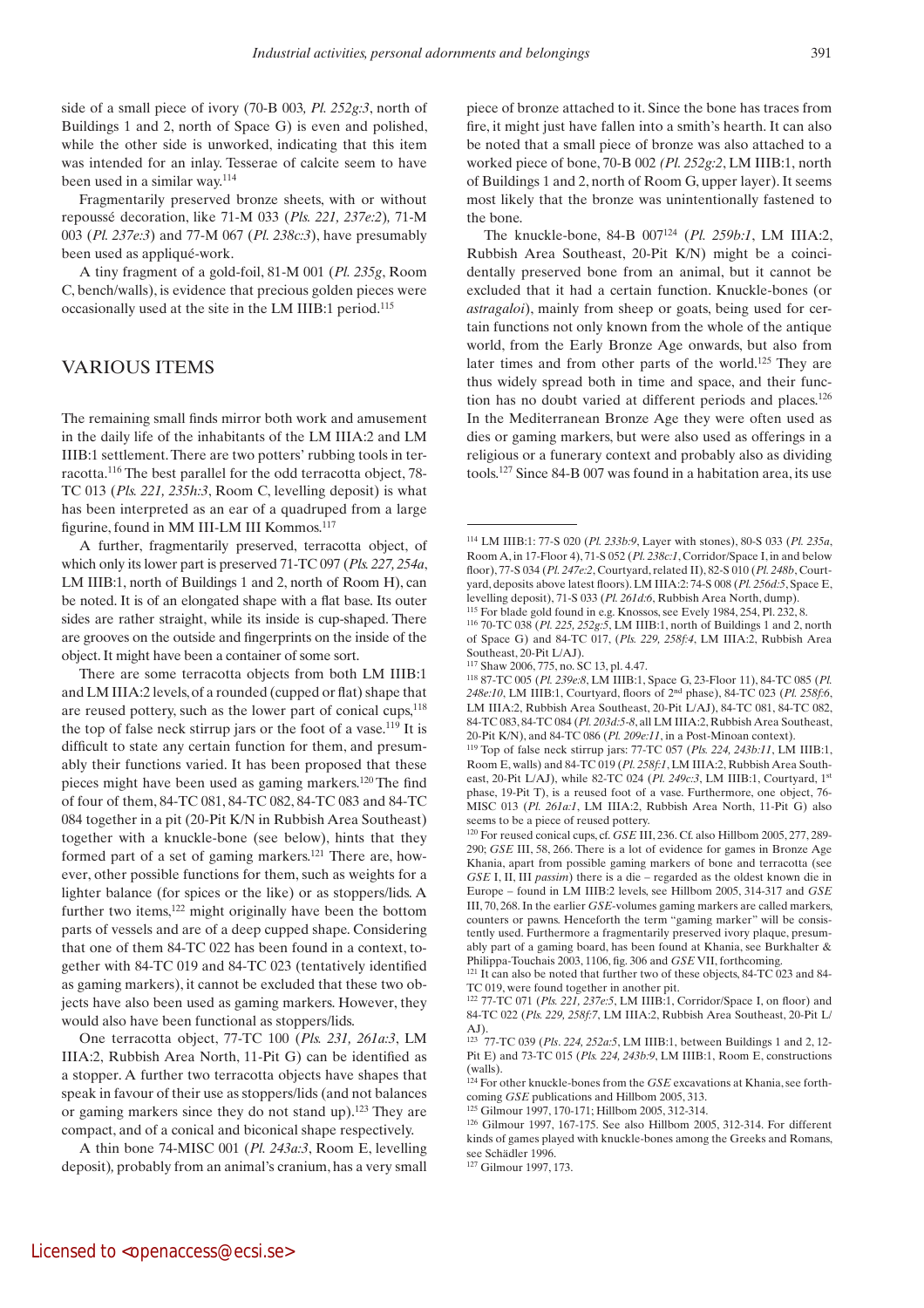as a die or a gaming marker seems to be the most plausible explanation. The fact that it was found in a pit together with four pieces (84-TC 081, 84-TC 082, 84-TC 083, 84-TC 084, see above), if correctly identified as gaming markers, strengthens the theory that it was used as a die. 128

## Contexts of the small finds

The small finds included in *Tables 1* and *2* are limited to the most diagnostic ones, i.e. to such pieces that derive from floor deposits/on floors or pits where there are more than one occasional small find recorded. Thus, they constitute a minor part of all of the small finds that emanate from LM IIIB:1 and LM IIIA:2 Khania. The small finds from the LM IIIB:1 period (*Table 1*) are represented on floors and in pits in the adjacent Rooms C and D, Corridor/Space I, as well as in Space G and Room E in Building 1, in the space between Building 1 and 2 and in the Courtyard of Building 2. The small finds from the LM IIIA:2 period (*Table 2*) are to a lesser part identified on floors, but are to a larger part found in pits, mainly in Rubbish Area North and in Rubbish Area Southeast and in one case also in Space E.

The general picture gained from the distribution of small finds of the LM IIIB:1 period in their original contexts, is that the industrial activities seem to be rather evenly spread out over most of the settlement, in both indoor and outdoor places. The mixture of small finds from different branches of industrial activities also hints that the industrial activities to the most part took place side by side within the same rooms and spaces.129 In most cases textile implements, such as loom weights, are mingled with remains that adhere to bronze production (such as slag, scrap-bronzes, and what might be a crucible) or to objects that indicate a fabrication of more valuable stones (chips of steatite and flint). They are also found together with stone tools, such as polishers, whetstones and pumice stones, which were presumably used in the fabrication of bronze objects and more valuable stones. It is possible that polishers were also used to smooth out textiles. The use of the KS whorls have been discussed above, and just as in later periods, it can be stated that during the LM IIIB:1 period, they are found in contexts both with and without textile implements,130 but in each case also mixed with other categories of objects indicating industrial activities other than textile ones (such as the work with bronze and more valuable stones: rock-crystal, steatite and flint).131 Neither does the find context of the only bead/button/spindle whorl from an original context in LM IIIB:1 give any hint as to its use,

since it is found together with a grinder and an awl-shaped bone instrument. The importance of fishing as a livelihood is hinted at in another context in a pit (12-Pit E) with a fishnet sinker, mixed with two pumice stones, presumably floats. This supposition is strengthened by the fact that a long bone implement, maybe used for fish-net production, was found in 12-Pit K which is stratified below the latter pit.

For the LM IIIA:2 period the evidence is more scarce, but the same mixture of implements from different industrial branches is identified.132 Here loom weights are recognized beside pieces that indicate bronze production, such as scrapbronzes and stone tools which were suitable when beating, polishing and sharpening bronze objects. In one, further case a loom weight was found together with a potter's tool. In another context three loom weights of Type 2 were found together. Because of their varying weights, it is, however, not particularly likely that they actually derive from the same loom.

For both LM IIIB:1 and LM IIIA:2 periods there are objects that have tentatively been identified as gaming markers, a conjecture that is sustained by the fact that four of them were found in the same pit as a knuckle-bone from a goat or sheep, an object often used as a die at many places during the Bronze Age. These finds are also reminders of a leisure life in the settlement.

<sup>128</sup> For games and game boards in Minoan Crete, see Hillbom 2005.

 $129$  The only exception is constituted by 11-Pit F2, between Building 1 and 2, where the scanty finds indicate merely bronze production.

<sup>130</sup> The textile implements found in original contexts are limited to loom weights in LM IIIB:1. In three cases the KS whorls are mixed with loom weights and in a further three cases without loom weights.

<sup>&</sup>lt;sup>131</sup> Together with loom weight(s): in Space G, dump below upper floor (one KS whorl), Room E, pits in floor (one KS whorl) and Courtyard 19-Pit Q (one KS whorl). Without loom weights*:* Room C, on floor (two KS whorls) and Corridor/Space I, on floor (one KS whorl).

 $132$  The only exception is constituted by 5-Pit in Rubbish Area North, where the two finds merely indicate a bronze production.